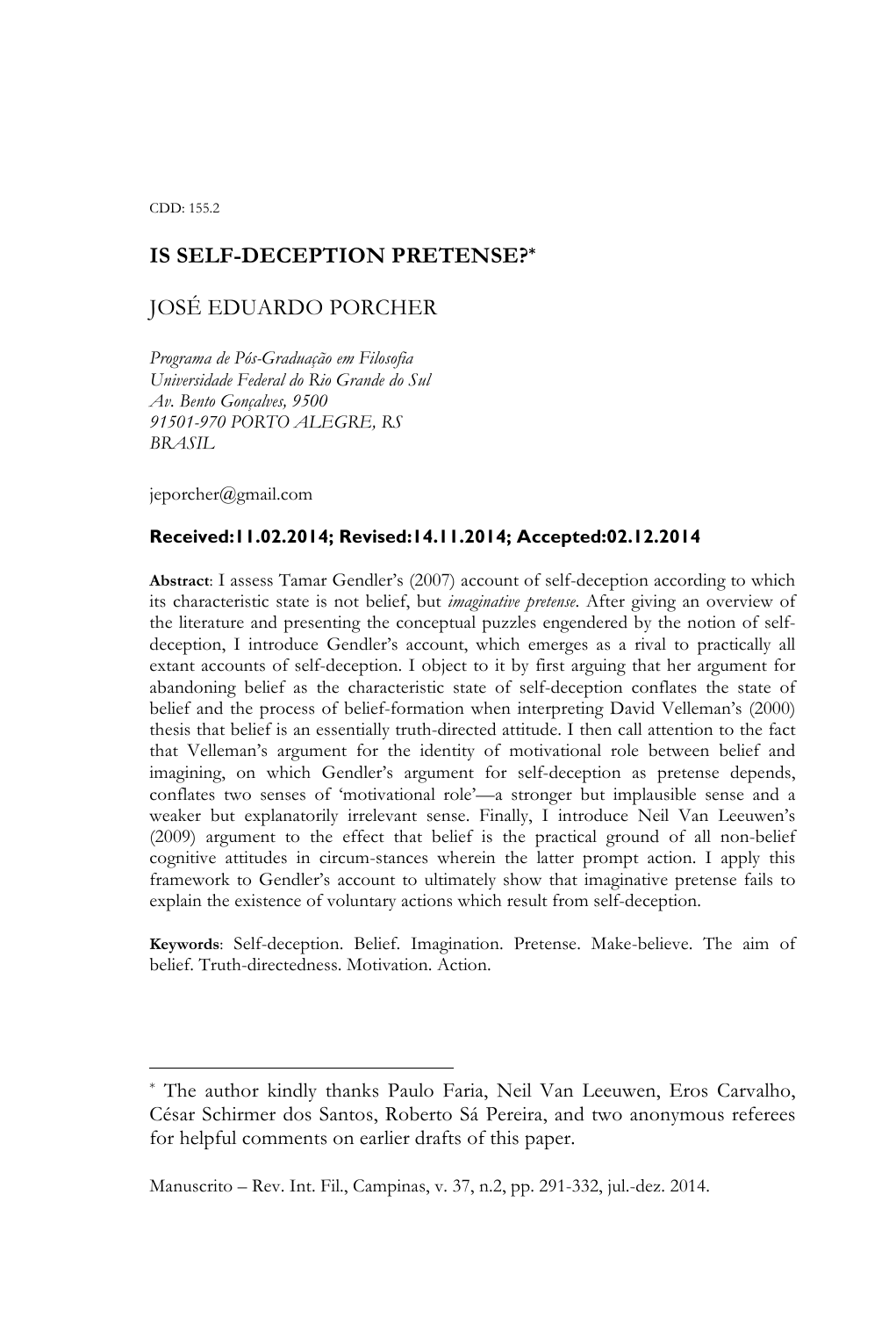### **1. Introduction**

Self-deception is a psychological phenomenon with which every human being is familiar (with the exception, perhaps, of those who are too good at it). There is no shortage of examples, but maybe it will help if we confine ourselves to those which are relatable and less intricate.1 Consider the following examples. A mother insists that her son, who went missing in action during the war and whose apparently lifeless body was sighted by a fellow soldier, is still alive. A wife refuses to accept that her husband's increasingly long absences and failure to explain these with any measure of credibility are indication of foul play. An oncologist ignores his own unmistakable symptoms of cancer, deflecting his family's attempts to discuss his condition and taking to writing letters to distant friends and relatives, intimating farewells, and even drafting a will.

Notwithstanding our familiarity with this type of situation, and although the folk-psychological concept of self-deception is used by us every day, we have yet to come up with a successful explanation of all its aspects. And while it may not be obvious why philosophers (as opposed to experimental psychologists, neuroscientists, and behavioral economists) should devote themselves to analyzing in depth the notion of self-deception, the simple explanation is that, while the experience is common and real enough, the concept of self-deception still eludes us.

The phenomenon itself has been portrayed since the earliest texts that have come down to us. The oldest allegory of self-deception I

<sup>&</sup>lt;sup>1</sup> I was first drawn to the subject of self-deception through literature, especially Ibsen's *The Wild Duck* and O'Neill's *The Iceman Cometh*, and recommend these works as a source of beautifully rendered, ostensible self-deception. For analyses of these plays within investigations of self-deception, see Martin (1986, pp. 110-6) and Neu (2000).

Manuscrito – Rev. Int. Fil., Campinas, v. 37, n.2, pp. 291-332, jul.-dez. 2014.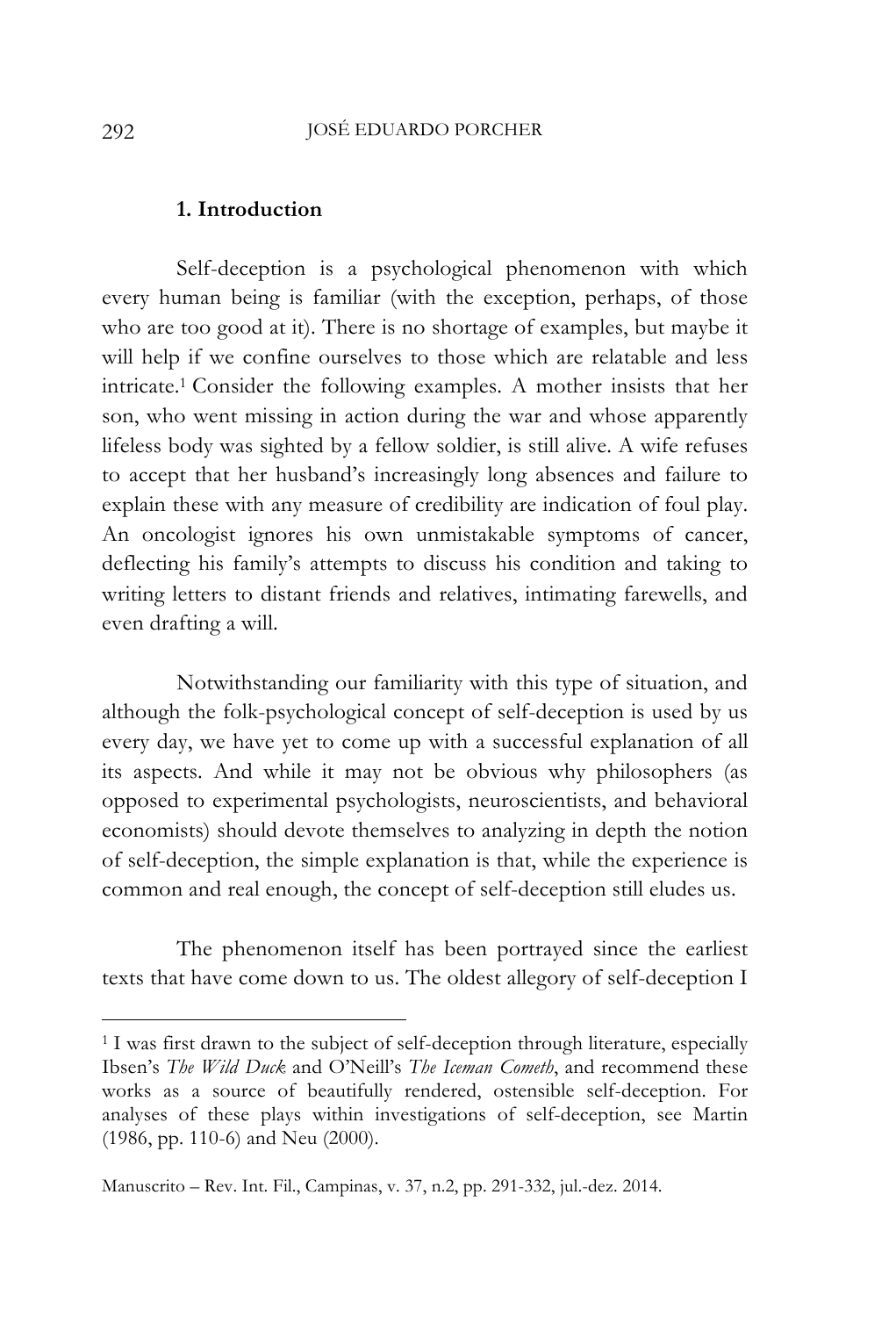know is in the Hebrew Bible. Part of the second Book of Samuel narrates the weaknesses and failures of David's kingship, two of which were adultery and murder. Upon falling for Bathsheba, the beautiful wife of a righteous soldier named Uriah, David sends him out to the front where the ongoing war is fiercest. Uriah subsequently dies in combat, fulfilling David's plan, and as soon as Bathsheba is done mourning her husband's death, David brings her to his house and she becomes his wife. Displeased with this, God sends Nathan, the court prophet, to reprimand David. He does this by telling David a story about a rich man who, instead of choosing among his very large number of sheep and cattle, takes a poor man's only lamb—a beloved animal that grew up with his children, shared his food, and drank from his own cup—to prepare a meal for a traveler who had come to him  $(2)$ Samuel 11-12). Upon hearing this, David is incensed and demands to know who the rich man is, proclaiming that he must pay for that lamb four times over and be sentenced to death. To what Nathan predictably replies that David himself is the man in the allegory. He finally sees the light.2

However, to my knowledge, Kant was the first author to recognize that there is something amiss with the very concept of selfdeception. He formulated the now widely known puzzle attached to this concept in the second part of *The Metaphysics of Morals*: 'It is easy to show that man is actually guilty of many inner lies, but it seems more

<sup>2</sup> There are other ancient mentions of self-deception in such texts as Plato's *Cratylus* (428d) and Paul's *Epistle to the Galatians* (6:3), but Augustine was perhaps the first writer to actually develop the subject in the course of examining his own ways before conversion in the *Confessions*. He was the forerunner of a tradition of Christian writers who pursued the theme of selfignorance—a tradition that continued with Pascal's *Pensées* down to many 17th and 18th century British thinkers such as Daniel Dyke, Richard Baxter, Joseph Butler, and John Mason. The subject eventually received a more secular, if cursory, treatment in Adam Smith's *Theory of Moral Sentiments*.

Manuscrito – Rev. Int. Fil., Campinas, v. 37, n.2, pp. 291-332, jul.-dez. 2014.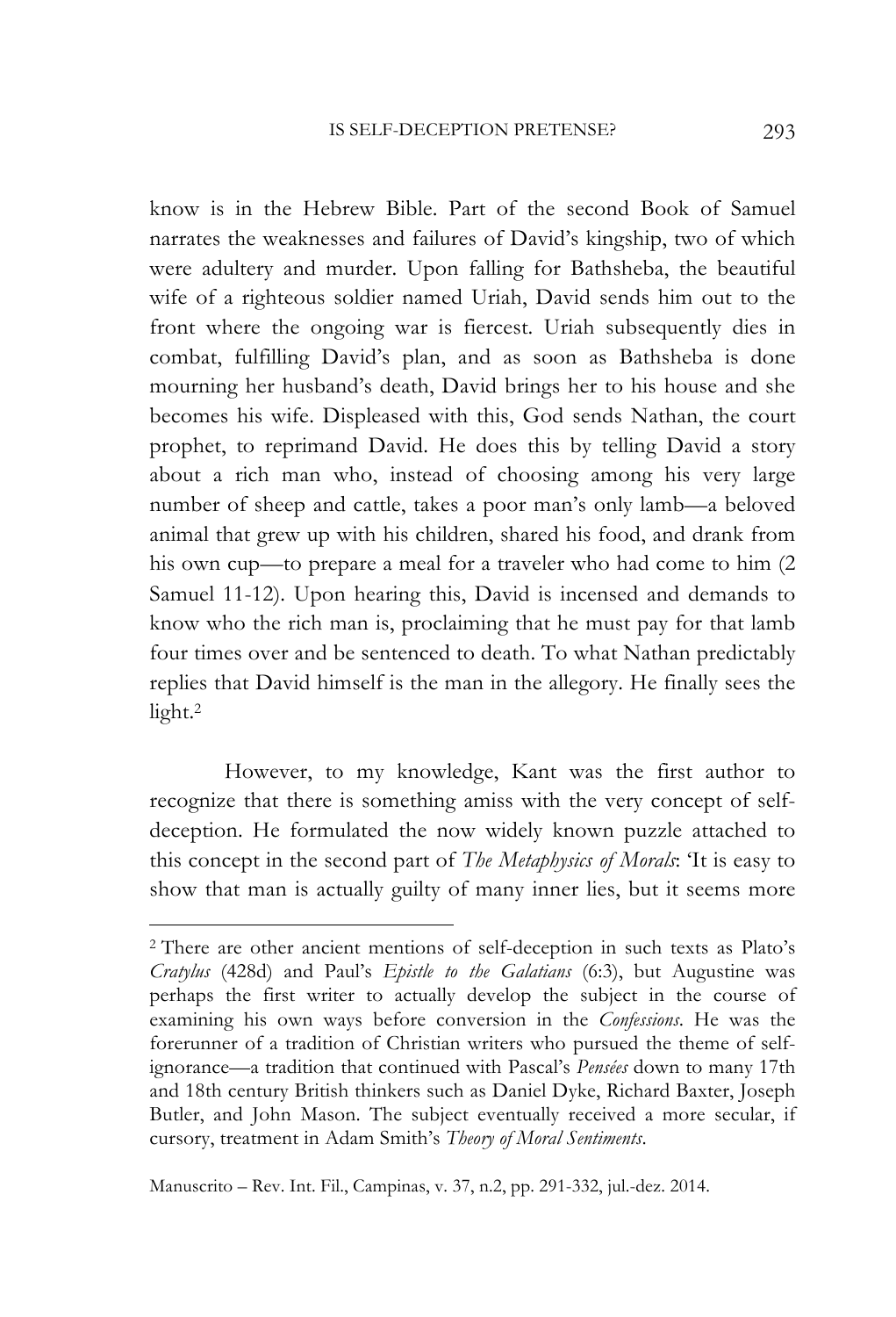difficult to explain how they are possible; for a lie requires a second person whom one intends to deceive, whereas to deceive oneself on purpose seems to contain a contradiction' (1797/1996, p. 183). This puzzle, however, did not give rise to a specialized debate up until the translation of Sartre's *Being and Nothingness* into English. In his discussion of 'bad faith,' Sartre recognizes and elaborates on the same contradiction: 'I must know in my capacity as deceiver the truth which is hidden from me in my capacity as the one deceived. Better yet, I must know the truth very exactly *in order* to conceal it more carefully and this not at two different moments, which at a pinch would allow us to reestablish a semblance of duality—but in the unitary structure of a single project' (1949/1957, p. 49).

Perhaps it is easier now to envisage why self-deception has held interest for philosophers (especially since Raphael Demos published 'Lying to oneself' in 1960). As David Pears succinctly put it, 'self-deception is an irritating concept. Its supposed denotation is far from clear and, if its connotation is taken literally, it cannot really have any denotation' (1984, p. 25). Which is to say that, apart from the very difficulty of arriving at a consensual definition, the very word 'selfdeception' carries with it an air of impossibility if we take it to mean exactly what it seems to mean. As Alfred Mele (2001, p. 6) points out, on close inspection two puzzles arise from a literal interpretation, each of which is derived from one of two lexical assumptions:

> 1. By definition, person *A* deceives person *B* into believing that *p* only if *A* knows, or at least believes, that ¬*p* and causes *B* to believe that *p*.

> 2. By definition, deceiving is an intentional activity (i.e., non-intentional deceiving is conceptually impossible).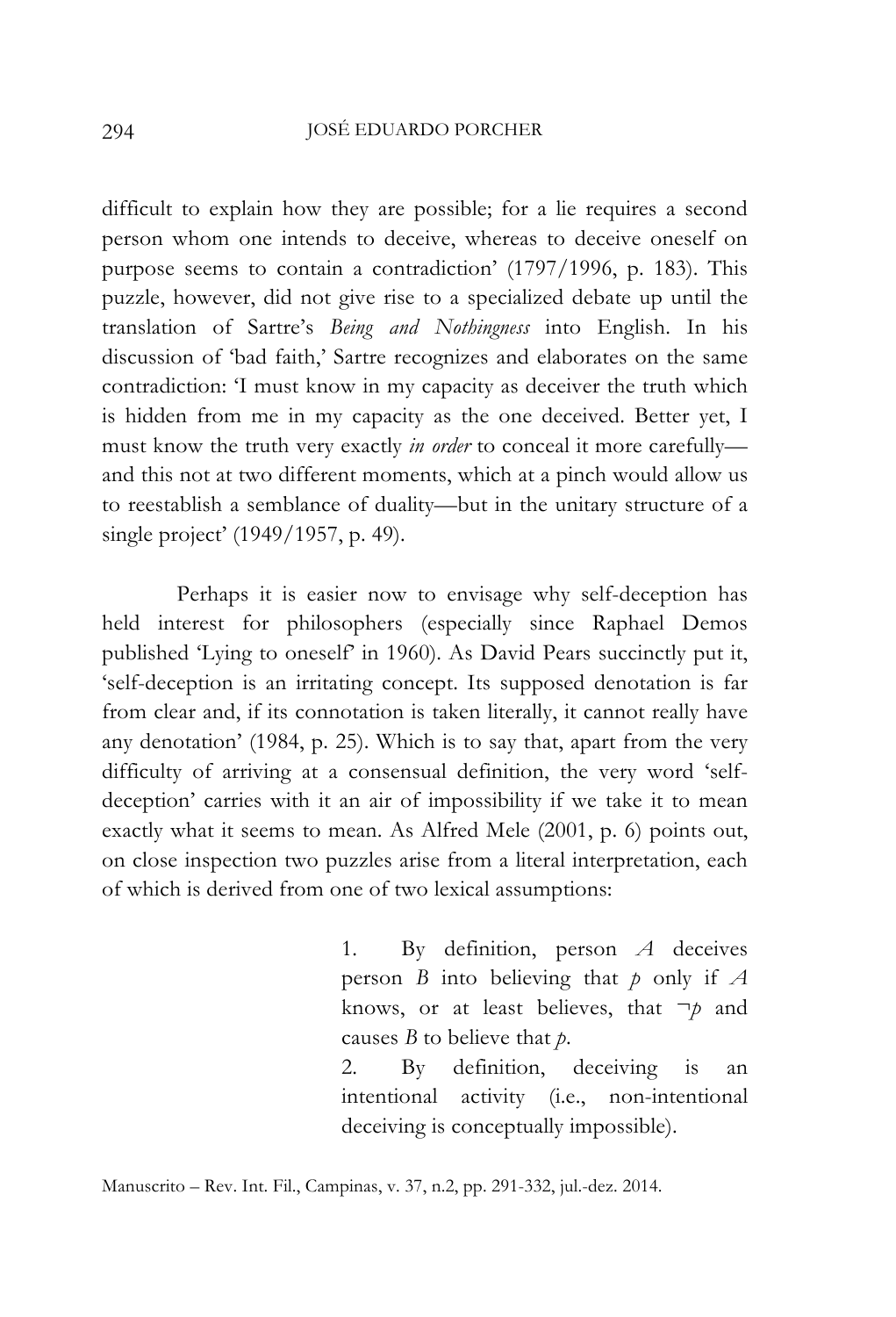The first puzzle, then, arises from the recognition that if I deceive myself in the same manner in which I deceive someone else, it seems that I am in an impossible state of mind, namely, that of believing two contradictory propositions  $p$  and  $\neg p$  simultaneously. (This is, of course, not to say that self-deceivers believe a contradiction, but only that they have a pair of beliefs the content of which is logically incompatible.) The second puzzle, on the other hand, arises from the recognition that if I literally deceive myself, it seems that I engage in the impossible process of intentionally bringing myself to believe something that I myself believe to be false. Mele (2001) calls these problems the *static* and *dynamic* puzzles of self-deception, respectively.3

In response to the aura of paradox that results from a lexical interpretation of 'self-deception,' some philosophers such as Mary Haight (1980), David Kipp (1980), and Kenneth Gergen (1985) have become convinced of the impossibility of self-deception itself. And as much as we might think that the strategy of denying the existence of a commonly experienced phenomenon would have gone out with the days of literalistic ordinary language conceptual analysis, Steffen Borge has recently argued that 'there is no such thing as self-deception ... what

<sup>3</sup> In what follows I will focus on the first of these problems; after all, my intended scope is the import of the examination of borderline phenomena for the study of belief, and not a full account of the phenomena discussed. The study of the dynamic by which self-deception occurs inevitably engulfs one in action-theoretic debates about intentionality which I put aside for reasons of space and relevance. Suffice it to say that the intentional character of selfdeception has been challenged, since unintentional deception, far from being conceptually impossible, is commonplace (see Barnes 1997). Lying, on the other hand, is intentional by definition, and the second lexical assumption mentioned above stems exactly from a confusion of 'deception' and 'lying'. See Carson (2009) for a thorough treatment of definitions of lying and deception (and the related concepts of withholding information, keeping someone in the dark, bullshit, spin, and half-truths).

Manuscrito – Rev. Int. Fil., Campinas, v. 37, n.2, pp. 291-332, jul.-dez. 2014.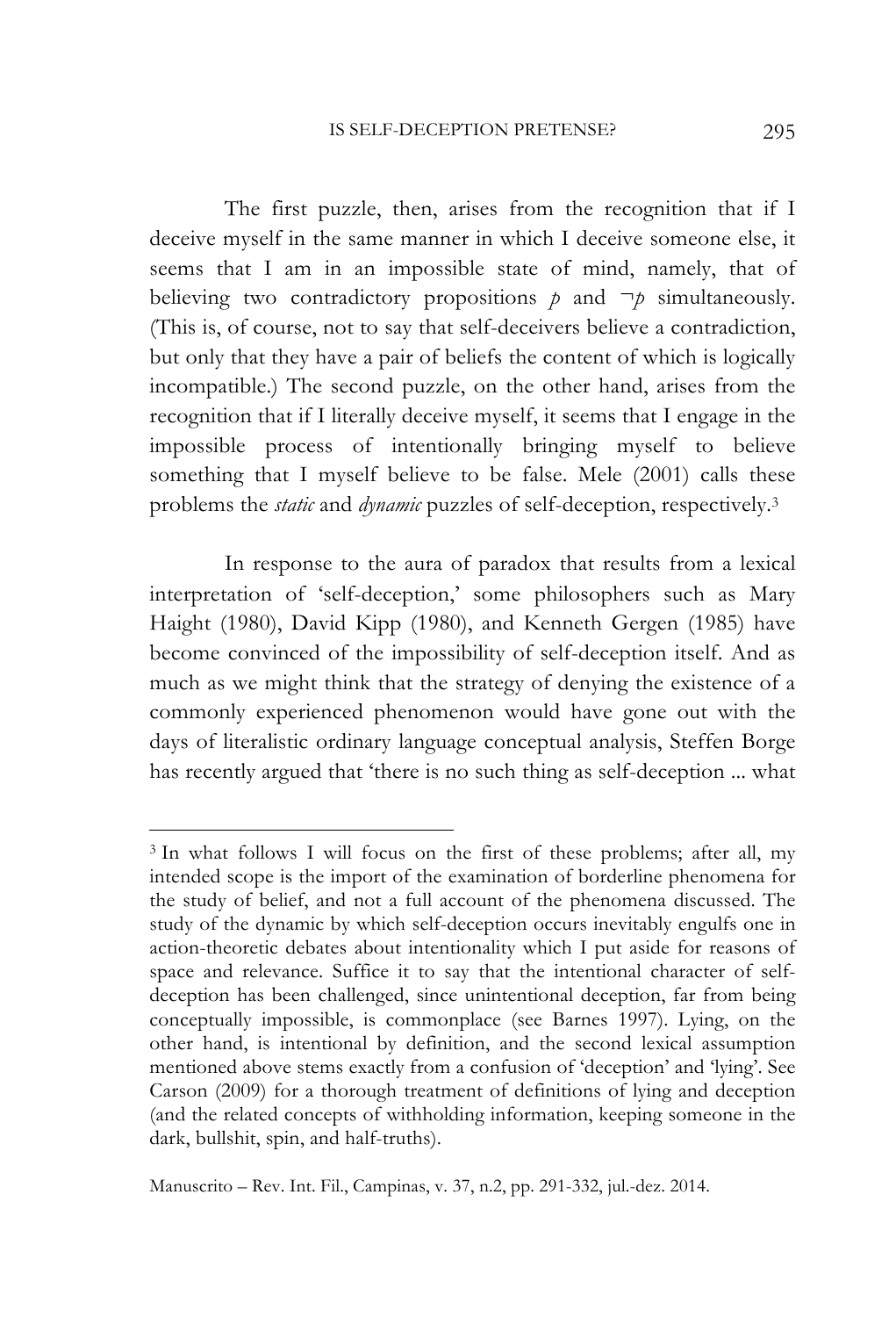has formerly been known as self-deception is rather a failure to understand, or lack of awareness of, one's emotional life and its influence on us' (2003, p. 1).

That being said, there has always been a fairly general consensus in the literature that self-deception *does* exist. One of the most famous strategies that have been undertaken to explain literal selfdeception has been developed by David Pears (1984) and Donald Davidson (1985). Both their views rest on the Freudian idea that the best way to account for the phenomenon is to *split* the person. Pears, for instance, argues that there is a subsystem built around the selfdeceptive belief and that it is organized like a person—a homunculus, one might say. 'Although it is a separate center of agency within the whole person,' Pears notes, 'it is, from its own point of view, entirely rational. It wants the main system to form the irrational belief and it is aware that it will not form it, if the cautionary belief is allowed to intervene. So with perfect rationality it stops its intervention' (1984, p. 87).4

It's not difficult to see how this would solve the pending difficulties. Pears converts the problematic characterization '*A* deceives *A*' that resulted from a lexical reading into the non-problematic '*A* deceives *B*,' where *A* and *B* are different subsystems of agency within a

<sup>4</sup> Note that by offering a psychological explanation to the conceptual puzzles of self-deception, Pears shifts the focus of investigation from an analysis of self-deception *in the abstract* (i.e., human or otherwise) to an analysis of human self-deception. Though self-deception might be multiply realizable, the literature on self-deception has abandoned purely conceptual investigation (as it was undertaken from the early 1960s to the mid-1980s) and is now increasingly informed by empirical research in cognitive science (see, e.g., Mele 2001, Gendler 2007, Davies 2009, and McKay et al. 2009). Thanks to an anonymous referee for bringing the issue of the task of an analysis of selfdeception to my attention.

Manuscrito – Rev. Int. Fil., Campinas, v. 37, n.2, pp. 291-332, jul.-dez. 2014.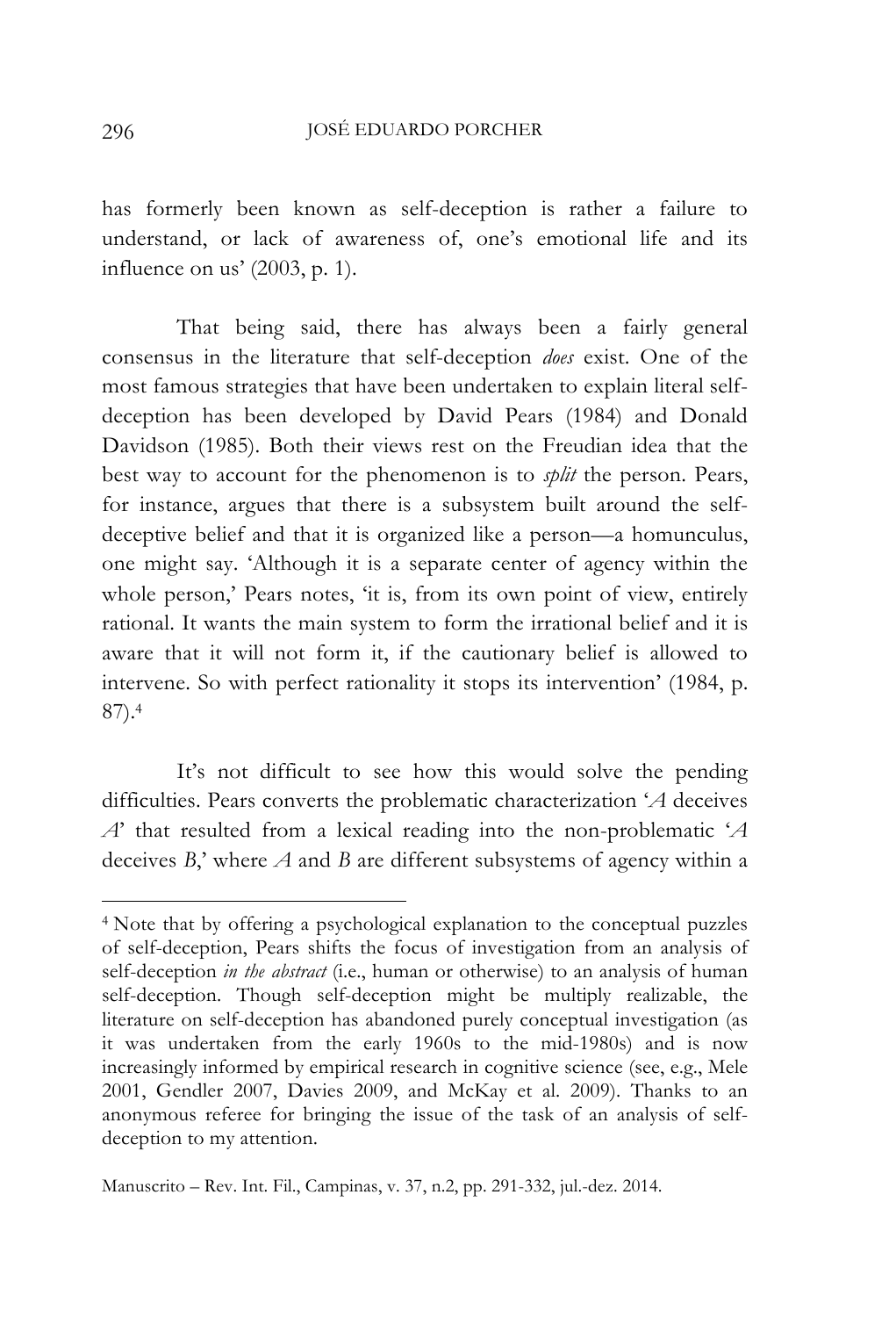presumably unified system, namely, the person. Because the roles of deceiver and deceived are played by different centers of agency, the aura of paradox disappears. However, this sort of explanation faces its own difficulties. As Mark Johnston (1988, p. 64) observes, the homuncular explanation replaces a contradictory description of the self-deceiver with its own set of psychological puzzles: how can the deceiving subsystem have the capacities to perpetrate the deception? Why should the deceiving subsystem be interested in the deception? Does it suppose that it knows what it is best for the deceived system to believe?5

On the other hand, Davidson proposed what we may call a *functional* division, which bypasses the aforementioned charge to homuncular explanations. His view is that all that is needed is a boundary between conflicting attitudes—there would be no contradiction in believing contradictory propositions if they didn't come in contact with each other. Davidson claims that it is the drawing of such a boundary between our inconsistent beliefs which constitutes the irrational step involved in self-deception, and that this step is assisted by the non-observance of what Hempel and Carnap called the *requirement of total evidence for inductive reasoning*—a normative

<sup>5</sup> Because it assimilates the intrapersonal to the interpersonal case, this kind of explanation may also be seen to bring about problems concerning motivation, as Gendler (2007, p. 235) observes: 'If one of the subpersons (truly) believes that  $p$  and does not believe that  $\neg p$ , and if that subperson is bothered by this and wishes it were not the case, why would she find it psychologically fruitful intentionally to bring someone *else* to believe the opposite?'. However, as an anonymous referee has pointed out to me, Johnston's and Gendler's criticisms of the so-called homuncular approach may miss the mark by ignoring that the division of psychological labor between a conscious and an unconscious self has an evolutionary point. See, e.g., Evans and Frankish (2009) and Kahneman (2011).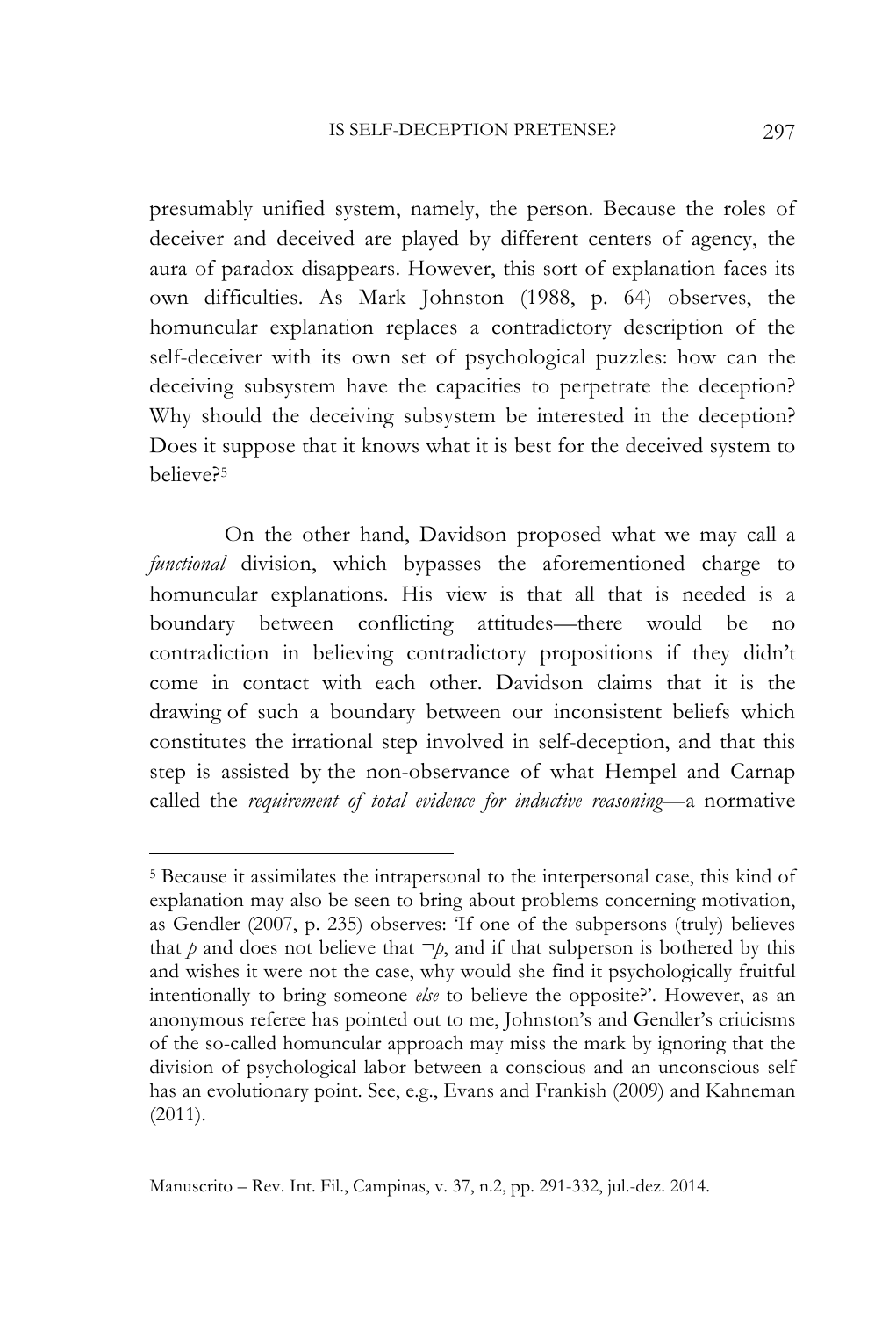principle that enjoins us to give credence to the hypothesis most highly supported by all available relevant evidence when choosing among a set of mutually exclusive hypotheses. Thus, Davidson formulates the conditions under which an agent *A* is self-deceived with respect to a proposition p in the following manner: '*A* has evidence on the basis of which he believes that  $p$  is more apt to be true than its negation; the thought that  $p$ , or the thought that he ought rationally to believe  $p$ , motivates *A* to act in such a way as to cause himself to believe the negation of *p*' (1985, p. 88).

Despite the modest amount of division required to make sense of this proposal, most authors since Davidson have abandoned the literal reading altogether. Many have devised theories of self-deception in accordance with the spirit of Davidson's proposal, but they have chosen not to draw the unwanted consequence that the subject believes *both* propositions involved. For proponents of this view, self-deception is not to be understood as a reflexive form of deception, in the same manner that self-teaching is not understood as a reflexive form of teaching. The 'deception' in self-deception must be understood as a *metaphor* (an observation that originated as early as Canfield and Gustafson 1962). Such theorists are, however, left with the task of explaining what exactly the mental states involved in self-deception are, and how they are formed and maintained: in other words, the task of explaining what the metaphor stands for. In their efforts to make sense of non-literal self-deception, the main disagreement has been over what kind of attitude is the *product* of self-deception (i.e., the unwarranted proposition to which the self-deceiver is motivated to give assent), and also over whether self-deceived subjects retain a belief in what Neil Van Leeuwen (2007) calls the *doxastic alternative* (i.e., the warranted proposition the content from which the self-deceiver is motivated to evade).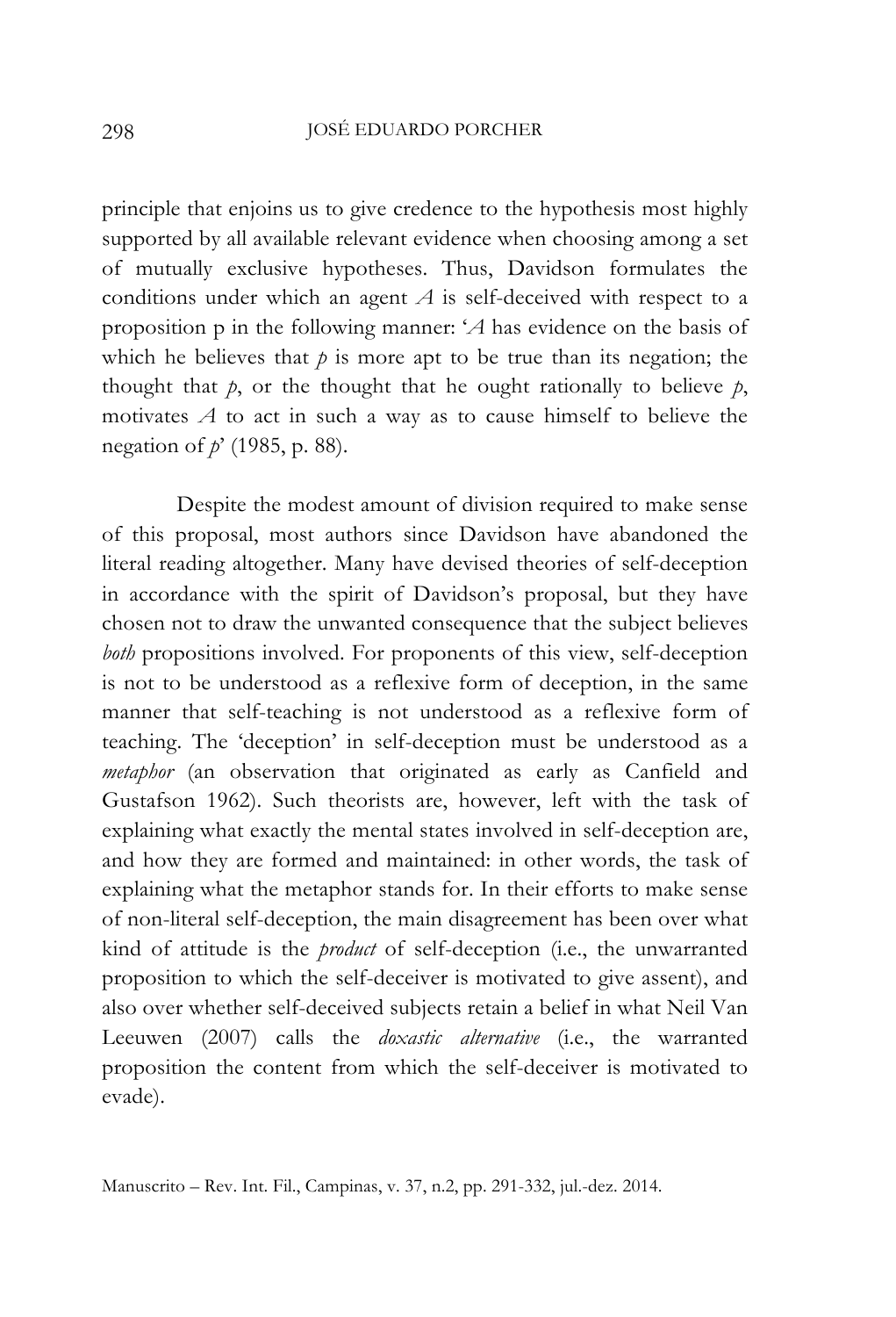Both Robert Audi (1982) and Georges Rey (1988) have argued that self-deception does not bring about belief in the usual sense. Audi's (1982, p. 138) view, for example, only requires that the agent be disposed sincerely to avow the relevant proposition. An 'avowal' or 'avowed belief' means a disposition or tendency to endorse a propositional content verbally (either privately or publicly). This view avoids the static puzzle because it takes self-deception to be a conflict between different kinds of attitudes, namely, full-blown beliefs and mere avowals. It tries to explain how a self-deceived subject might sincerely speak about, say, not being cheated by an unfaithful spouse, while retaining a belief in the doxastic alternative. However, it does so by denying that self-deception entails other properties of beliefs proper, such as their deep connections to non-verbal action.

Finally, among the main approaches adopted to explain selfdeception, the most widely espoused recently has been the *deflationary* account, marked on the one hand by its rejection of the literalist interpretation (and of the mysterious, homuncular solutions that have been proposed to the puzzles it engenders) and, on the other hand, for its choice of abandoning the ascription of unconscious, inaccessible belief in the doxastic alternative (Mele 2001).6 According to this view, the mental state and product of self-deception is simply a form of motivated false belief—the subject has only one belief, namely, the belief in the proposition the self-deception is about. That is, a subject in the hold of self-deception is seen as actually believing the false or unwarranted proposition that is the content of his desire (and as not believing the true or warranted proposition for which there is sufficient evidence available). Support for this view comes from the fact that selfdeceivers are usually sincere in their assertions; that, upon reflection, they will assert that they believe the relevant proposition; and that they

<sup>6</sup> See also Johnston (1988), Barnes (1997), and Van Leeuwen (2007).

Manuscrito – Rev. Int. Fil., Campinas, v. 37, n.2, pp. 291-332, jul.-dez. 2014.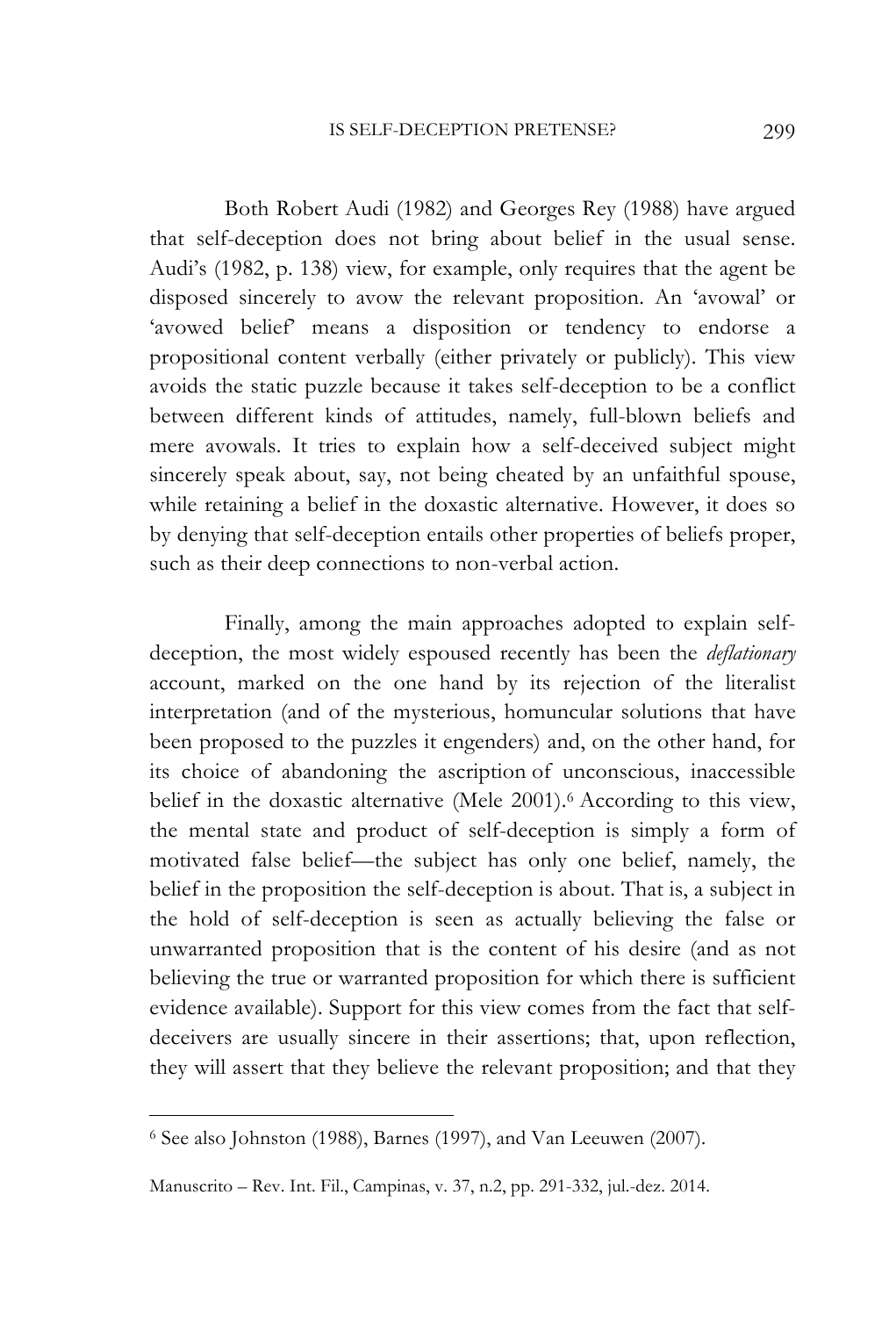will often act (and not only react) on the basis of the content of their self-deceptions, sometimes with dire consequences (while, by contrast, the avowal view is only able to explain verbal behavior).7 In what follows I will refer to this as the *doxastic conception* of self-deception and will ignore the subtleties of different doxastic explanations to pursue the more fundamental question of whether 'self-deceptive belief' is a tenable notion at all.

### **2. What's wrong with 'self-deceptive belief'**

Doxastic accounts of self-deception have recently been met with criticism from Tamar Gendler (2007). She follows David Velleman (2000) in rejecting explanations of belief that distinguish it from other cognitive attitudes solely on the basis of its role in the motivation of action. In his paper, Velleman produces a number of examples with the aim of showing that other cognitive attitudes, most importantly propositional imagination (i.e. imagining that *p*), can motivate action in the manner taken by some theorists to be exclusive of belief. His main claim is that, seeing that the motivational role of belief is shared by other attitudes, only the fact that it aims at the truth can successfully distinguish it from the other attitudes (whose aim falls short of truth). Differently from merely surmising or imagining that a proposition is true, believing a proposition consists in bearing the attitude that one does with the aim of thereby accepting a truth. In complete agreement, Gendler claims that belief is inherently 'realitysensitive' and that it consists in a 'receptive,' as opposed to a 'projective,' attitude. Self-deception, on the other hand, seems to be anything but reality-sensitive. On this basis Gendler (2007, p. 247)

<sup>7</sup> Of course, there are also disadvantages to this approach. For instance, this view may fail to account for both the epistemic tension usually thought to be inherent in self-deception and the avoidance behavior characteristic of selfdeceivers (Porcher 2012).

Manuscrito – Rev. Int. Fil., Campinas, v. 37, n.2, pp. 291-332, jul.-dez. 2014.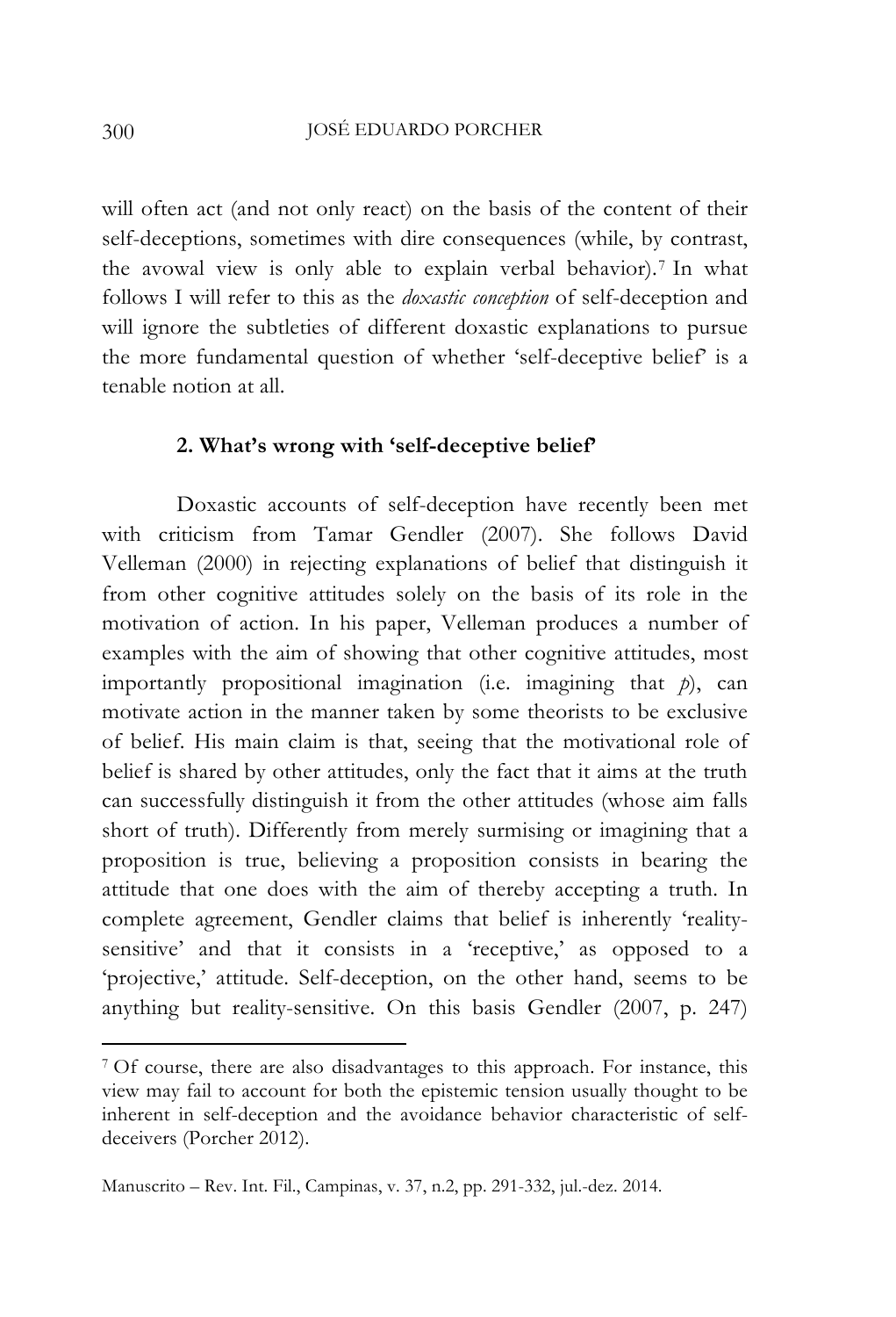argues that if belief is the attitude of accepting a proposition with the aim of thereby accepting something true, then in cases such as that of self-deception our thoughts are occupied and our actions are guided by contents that we do not actually *believe*. This conclusion, she observes, should not lead us to revise and relax our standards for belief but, rather, it should leads to recognize that other cognitive attitudes also play the role most distinctively tied to belief. Here is the structure Gendler's argument against the doxastic account of self-deception:

1. A mental state is a belief if and only if it aims at the truth. [premise argued for by Velleman (2000)]

- 2. Self-deception does not aim at the truth. [premise, self-evident]
- 3. Therefore, self-deception is not belief. [from 1 and 2]

Note, however, that Gendler's first premise actually warrants a stronger conclusion. If belief is indeed essentially truth-oriented as she assumes throughout her paper, then not only do we not believe the content of our self-deceptions, but we *cannot* believe it. If her argument succeeds, then, it completely rules out belief as a candidate for the kind of state in which self-deception consists—an impressive achievement considering that it would do away with almost every extant account of the phenomenon.

In reaction to what she perceives as a fatal blow to the doxastic conception, Gendler proposes a novel account of the characteristic cognitive attitude of self-deception.8 She maintains that self-deception

<sup>&</sup>lt;sup>8</sup> A cognitive attitude is one that treats its content as true; hence beliefs, surmises, assumptions, acceptances in a context, and also imaginings are cognitive attitudes. Their counterparts are conative attitudes, which treat their contents as to be made true; hence desires and wishes are conative attitudes. (I

Manuscrito – Rev. Int. Fil., Campinas, v. 37, n.2, pp. 291-332, jul.-dez. 2014.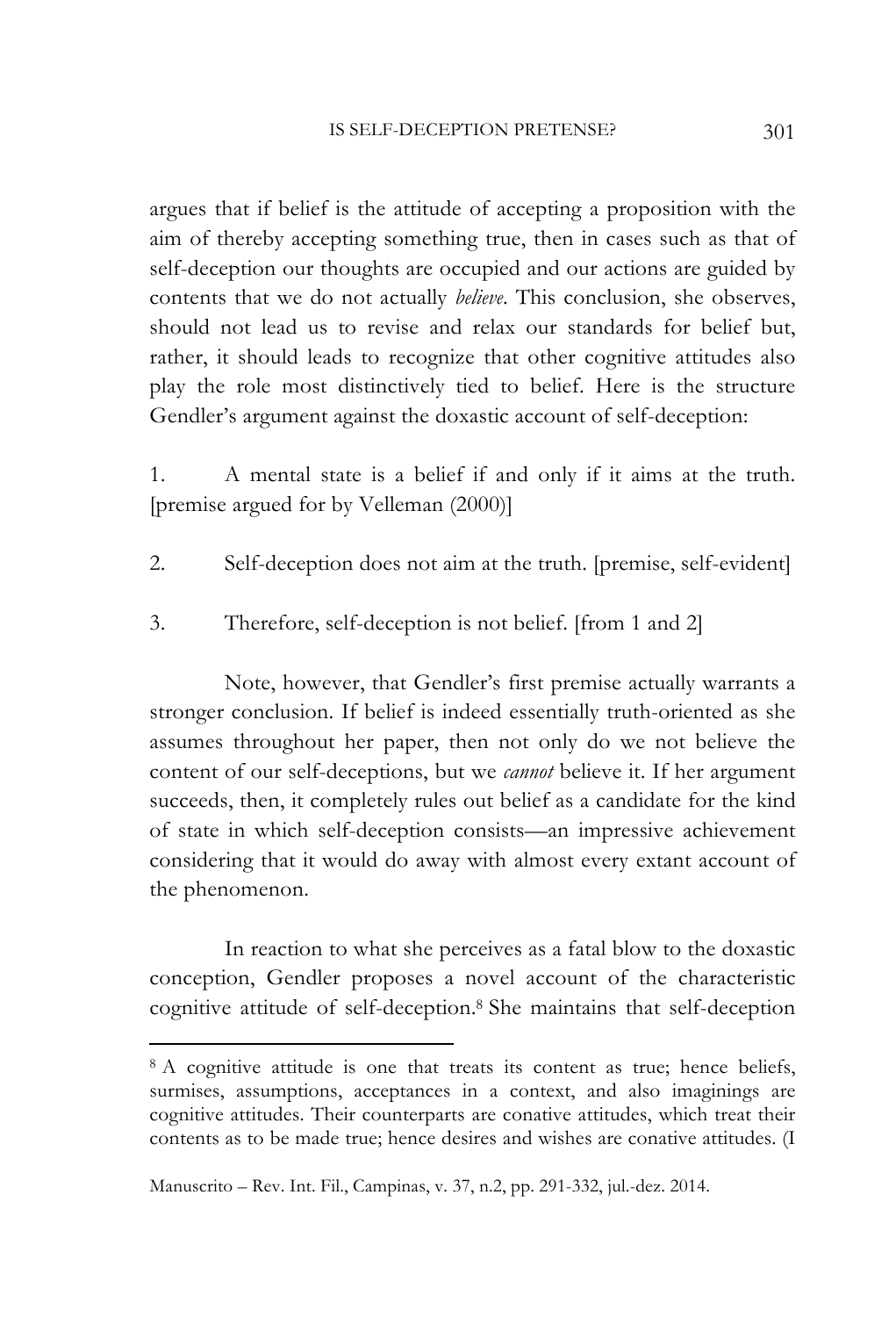would be best accounted for by appeal to a form of propositional imaginative *pretense*. Gendler's proposal belongs to the family of accounts that maintain that the self-deceived hold a true, temporarily inaccessible belief, and another false or unwarranted attitude that is not itself belief—thus bypassing the static puzzle. In this, her main predecessors are Audi (1982) and Rey (1988).9 However, the specifics of her view are unprecedented. Also, she has the further, parallel aim of unmasking what she deems a failure to recognize the philosophical significance of the degree to which attitudes other than belief play a central role in our mental and practical lives (2007, p. 231). Here is Gendler's positive proposal, in a nutshell:

> A person who is self-deceived about  $\neg p$  pretends (in the sense of *makes-believe*, or *imagines* or fantasizes) that  $\neg p$  is the case, often while believing that  $p$  is the case and not believing that  $\neg p$  is the case. The pretense that  $\neg p$  largely plays the role normally played by belief in terms of (i) introspective vivacity and (ii) motivation of action in a wide range of circumstances. (2007, pp. 233-4)

follow Van Leeuwen 2009 in this formulation, who borrows it from Velleman and Shah 2005). As much as self-deception involves (in most, if not all of its instances) one or more conative attitudes in its formation and maintenance, its end-product isn't itself a conative, but a cognitive attitude. It isn't a representation of how the subject wants the world to be, but a representation of how the world actually is for the self-deceived, and thus it possesses a farreaching role in both the theoretical and practical reasoning of such subjects. <sup>9</sup> Audi, Rey and Gendler's self-deceivers resemble what Raymond Smullyan calls *peculiar reasoners*: 'We will call a reasoner *peculiar* if there is some proposition  $p$  such that he believes  $p$  and also believes that he doesn't believe *p*. (This strange condition doesn't necessarily involve a logical inconsistency, but it is certainly a psychological peculiarity!)' (1986, p. 344). However, it will be important for the avowal/pretense view that the self-deceiver also have the false second-order belief that she believes that ¬*p*. Smullyan's discussion did not capture this further peculiarity, but perhaps this is just as well, since it is a

 

Manuscrito – Rev. Int. Fil., Campinas, v. 37, n.2, pp. 291-332, jul.-dez. 2014.

matter of dispute whether such reasoners do in fact exist (but see Moran

2001).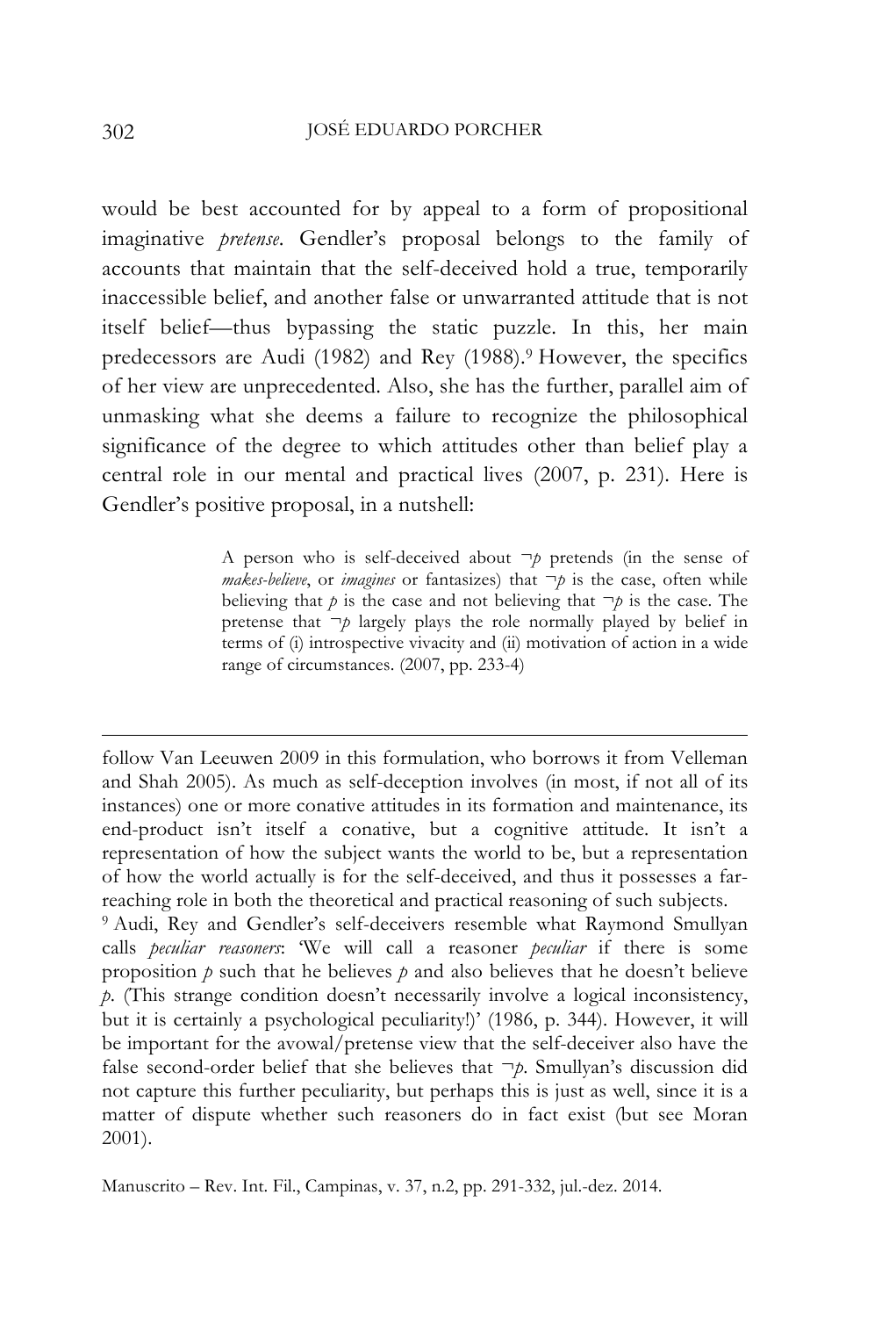Consequently, Gendler's self-deceivers do not come to believe the content of their self-deceptions, but engage in a form of mental *simulation*: their motivation to avoid the recognition of some truth or other  $(\neg p)$  leads them to mentally escape the real world and intermittently inhabit a "*p*-world," an imaginary environment which protects them from the inconvenient or undesired evidence. The usual tension displayed by self-deceivers is explained by allowing what Gendler terms a 'projective' attitude (namely, pretense) to play a role in a context in which rationality would mandate that a 'receptive' attitude (namely, belief) do the work. The avoidance behavior characteristic of self-deceivers, in turn, can be explained by the retention, albeit tacit, of the true or warranted belief. Finally, the threat of contradiction or paradox is relieved by the appeal to something other than belief—a different attitude brought by a different cognitive process.

Nevertheless, whatever Gendler means by 'pretense,' it cannot just be something like the daydreaming kind of fantasy which would seldom, if ever, dispose the subject to sincerely avow its content. In self-deception it is expected that the subject not only evade the harsh truth and a sufficient part of the body of evidence pointing to it something Gendler's pretenders in their avoidance and mental flight fitfully exemplify—but they also must abide by their self-deceptive attitudes, whatever they are. Hence, as Christoph Michel and Albert Newen (2010, p. 736) point out, to play the explanatory role it is meant to play, Gendler's concept of pretense must be a hybrid that has to be belief-like in explaining the subject's *p*-behavior and *p*-confidence, while being sufficiently imagination-like so as not to conflict with the subject's knowledge that  $p$  is untrue. For the sake of the argument, however, I will not at this moment object to the promiscuous proliferation of kinds of cognitive states, in order that we may assess the merits of Gendler's hybrid propositional attitude.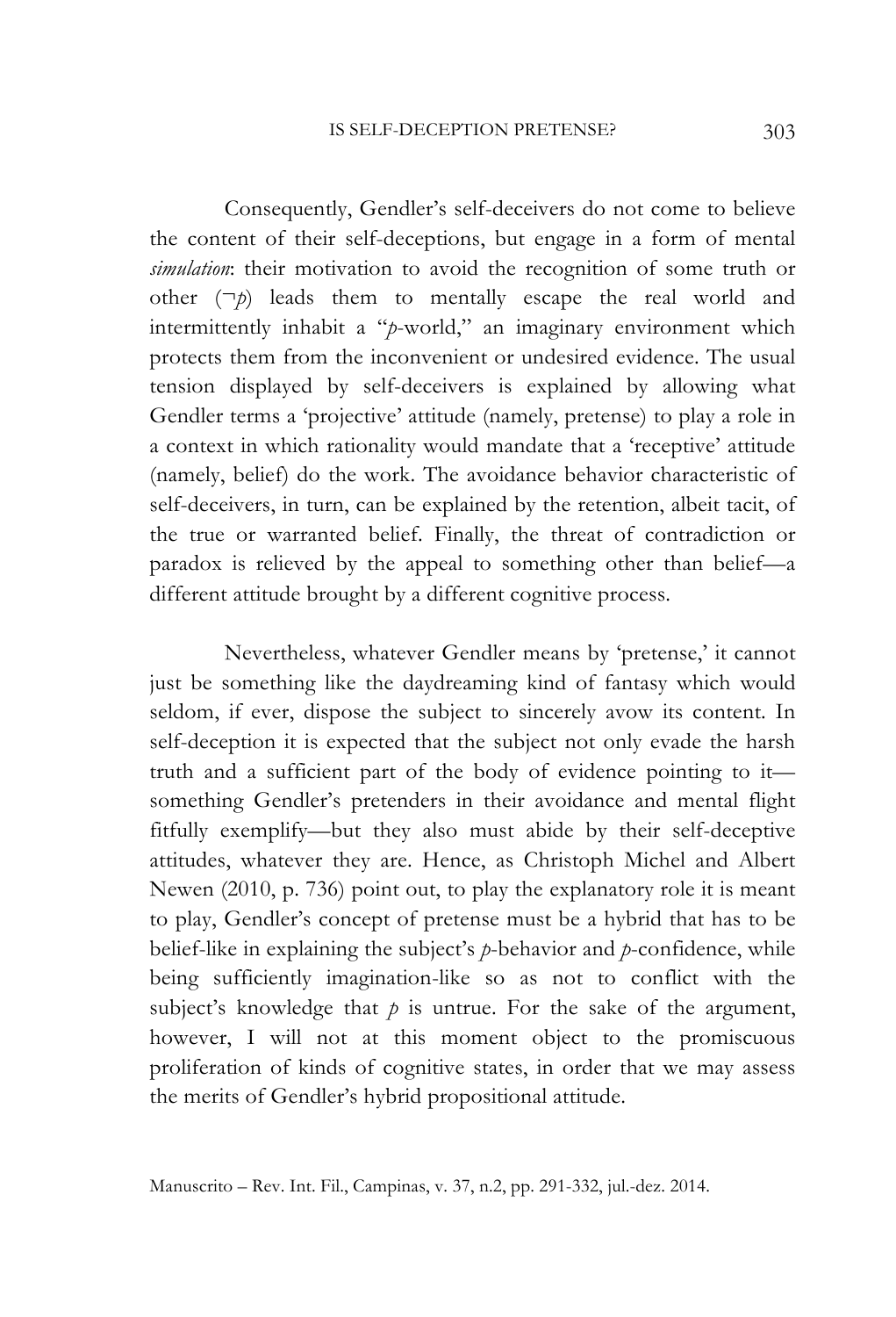Having briefly presented the portions of her original account which are more immediately important to what will follow, it is worth noting that what Gendler advances is very different from, say, allowing a *role* for pretense in the explanation of the *process* of (some forms of) self-deception. Hers is a bold and sweeping claim. According to her, self-deception just *is* pretense, that is, the product of self-deception is pretense (a state that is belief-like but that falls short of constituting full-blown belief). In the next section, I turn to assessing the cogency of Gendler's account by evaluating its presuppositions, which are drawn from Velleman's account of the aim of belief and of the motivational role of belief and other cognitive attitudes.

#### **3. Self-deception as pretense**

#### **3.1 Velleman on belief and Gendler's appropriation**

In spite of her argument's sweeping conclusion, Gendler (2007, p. 236) explicitly acknowledges the fact that there are numerous ways in which belief can obtain without its normal manifestations, and that it is certainly possible for someone to have false or ill-grounded beliefs. While this may seem obvious, it warrants the following question: if we accept that these statements are true, why can we not characterize selfdeception precisely in these terms (which are, in fact, the doxastic theorist's terms)? The answer, embodied in the second premise of Gendler's argument against the doxastic conception, is that in selfdeception the aim of the subject's cognitive attitude is not truth—the self-deceived don't bear the attitude that they do with the aim of thereby bearing that attitude toward something true.

However, there are sufficient textual grounds to conclude that Velleman himself would not accept Gendler's second premise. Indeed, he states in a telling footnote that a 'person's cognition of being

Manuscrito – Rev. Int. Fil., Campinas, v. 37, n.2, pp. 291-332, jul.-dez. 2014.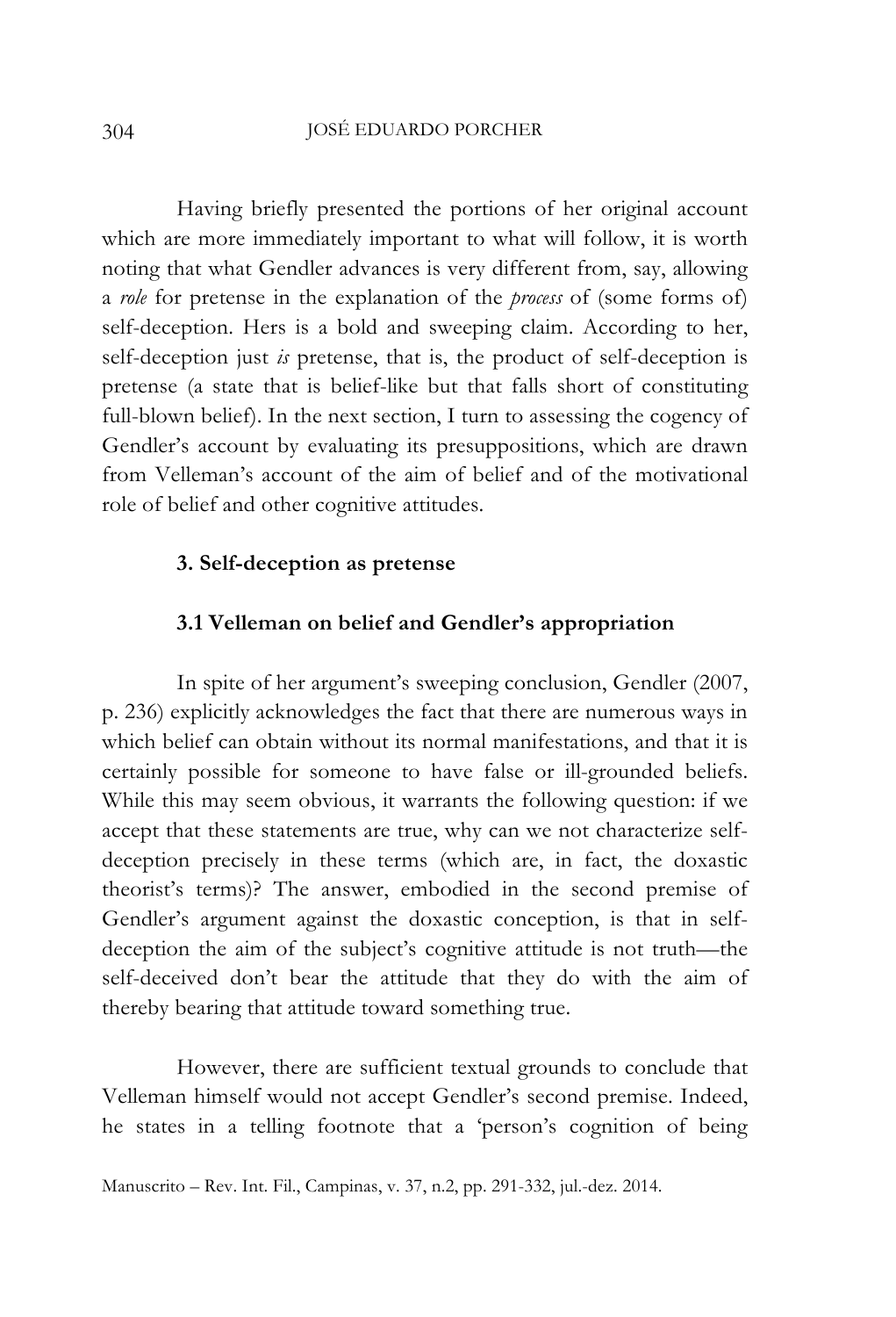Napoleon might . . . remain under the control of truth-directed mechanisms, which were being *diverted* from their goal; and in that case, he would literally have deceived himself, by self-inducing a false belief' (2000, p. 281, my emphasis).10 This seems to contradict Gendler's claim that self-deception cannot be characterized as belief, since Velleman clearly allows the possibility of self-induced false *belief*. The key element of the quoted passage is Velleman's assertion that, though beliefs may be essentially truth-directed, they may be diverted from their goal. Importantly, this fact must be acknowledged if one is to allow the possibility of *any* kind of misbelief, from simple error to full-blown delusion, with self-deception somewhere along the spectrum. In such cases, someone's cognition may deviate from, and fall short of, its goal for any number of reasons. The moral, I argue, is that it is *extrinsic* to the truth-directedness of belief whether it actually arrives at falsity by whichever means, be it negligence, bias, misinterpretation, etc. In Velleman's own words: 'Faulty or mistaken beliefs are the ones whose regulation has not succeeded in producing the kind of cognitions that it was designed to produce' (2000, p. 278). I suggest that self-deception just is one among many cases where regulation breaks down.

In keeping with the claims I have examined so far, Gendler (2007, p. 245) affirms that pretense is a plausible candidate for the attitude that characterizes self-deception because, if that were a belief, the norms governing it would mandate that it be abandoned on grounds of falsity (or lack of warrant, at least). But note that this would seem to imply that *all* irrational (or otherwise faulty) attitude formation involves some attitude other than belief. In a footnote, however, Gendler seems to point out that she does not aim at such a conclusion:

<sup>10</sup> Note, however, that Velleman is actually using an even more dramatic example than self-deception, namely, that of clinical delusion. On the relation between self-deception and delusion, see Bortolotti and Mameli (2012) and the essays in Bayne and Fernández (2009).

Manuscrito – Rev. Int. Fil., Campinas, v. 37, n.2, pp. 291-332, jul.-dez. 2014.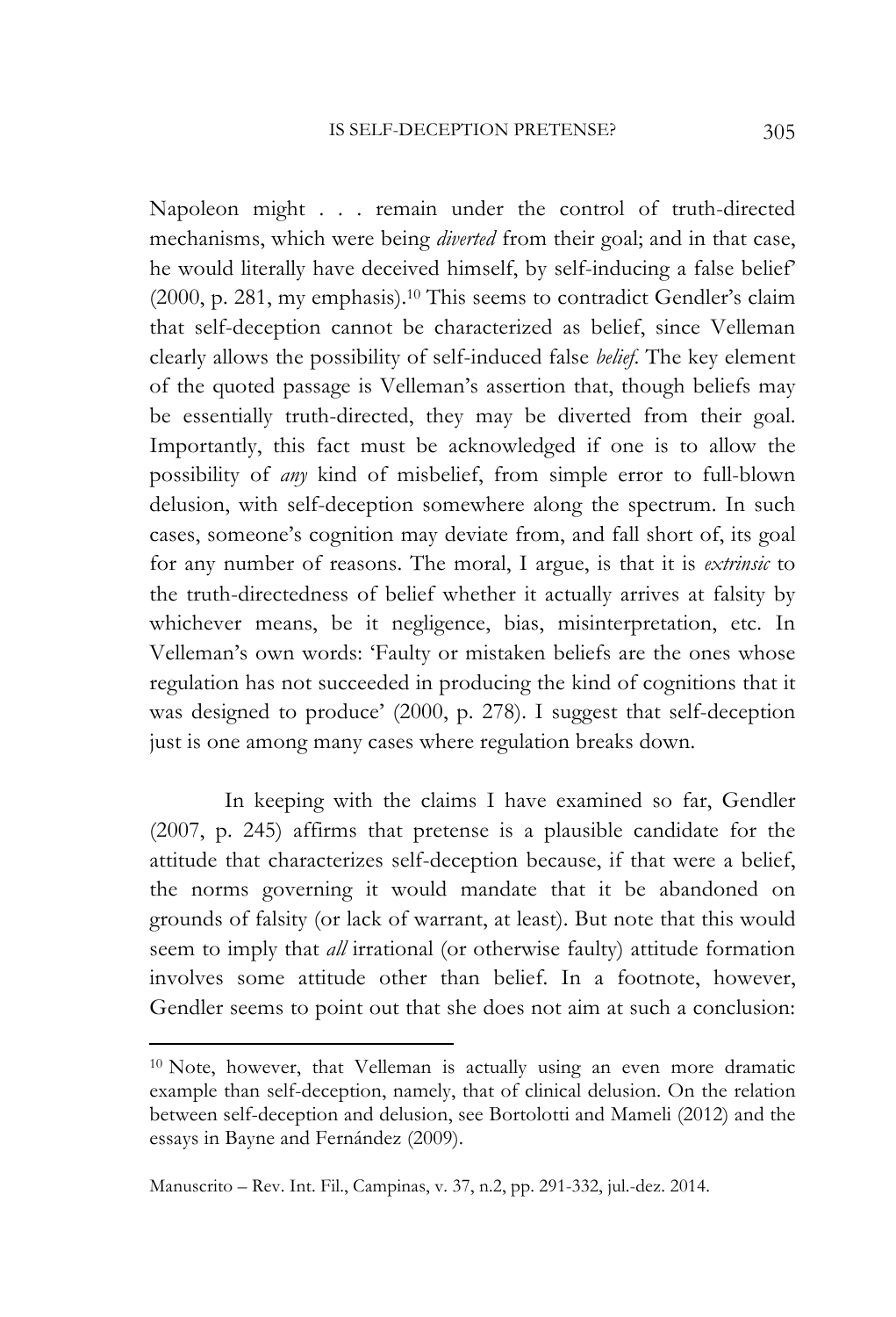'Beliefs formed as a result of cognitive biases . . . may well be defective in certain ways' (2007, p. 254, fn. 46). She follows Ariela Lazar's distinction between attitudes formed out of bias and self-deceptive ones: 'cognitive biases are persistent patterns of biased reasoning. They are exhibited regardless of subject-matter. In contrast, Lazar maintains that self-deception is thematic: the content of the irrational belief is relevant to the explanation of its formation' (1999, p. 267). But Lazar oversimplifies, since a whole family of relevant cognitive biases, socalled 'hot' biases, is characteristically thematic.

Some biases are self-directed, which confers relevance to the content of the subsequent biased belief. Examples are all too familiar. The *self-serving bias* is one such behavioral pattern, in which people attribute their successes to internal or personal factors but attribute their failures to situational factors beyond their control (Miller and Ross 1975). The *Dunning–Kruger effect* is another such pattern, one whereby unskilled people make poor decisions and reach erroneous conclusions, but their incompetence denies them the metacognitive ability to appreciate their mistakes (Kruger and Dunning 1999). The unskilled therefore develop the further bias of *illusory superiority* (Hoorens 1993), rating their abilities as above average, sometimes much higher than they actually are, while the highly skilled underrate their own abilities, suffering from illusory inferiority. Driving, socializing, and solving logic and math problems are common examples of such abilities. This bias provides an explanation to why actual competence may weaken selfconfidence—or in Darwin's words, why 'ignorance more frequently begets confidence than does knowledge' (1871/1981, p. 3)—since competent individuals falsely assume that others have equivalent abilities. Kruger and Dunning conclude that 'the miscalibration of the incompetent stems from an error about the self, whereas the miscalibration of the highly competent stems from an error about others' (1999, p. 1127).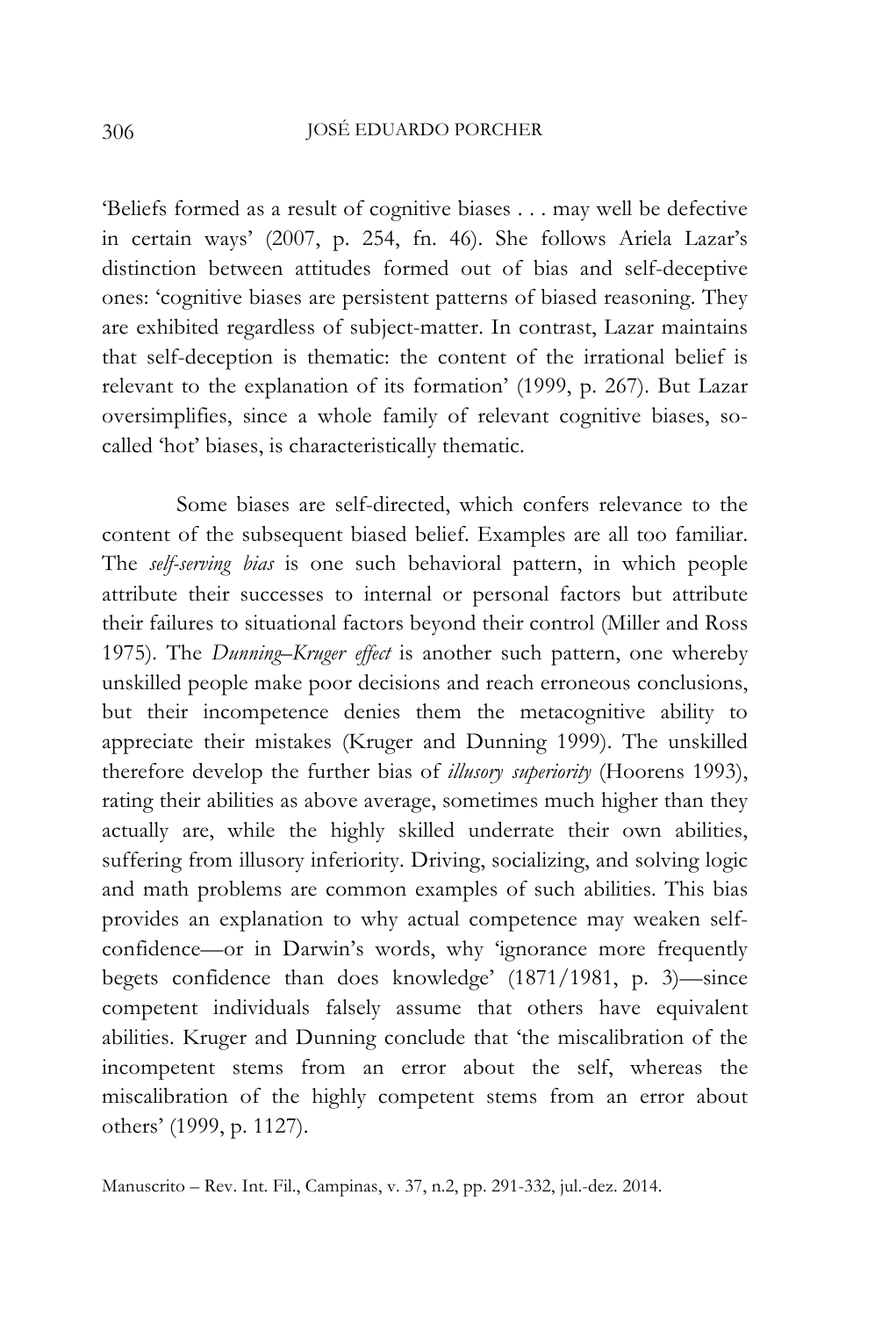Gendler (2007, p. 254, fn. 46) contrasts the biased subject to the self-deceived subject by pointing out that the latter will not readily accept that her attitude toward  $\neg p$  is unjustified even when this is pointed out to her. The problem is that Gendler compares the selfdeceiver to the irrelevant kind of biased reasoner, namely the 'cold' one. A person taken in by a motivated ('hot') form of bias, such as illusory superiority, will arguably exhibit the same, or at least a similar, kind of persistence since the subject-matter is indeed relevant to her attitude.11 So, ultimately, it seems that Gendler is faced with the following dilemma, being forced to choose between either her hyperbolic conception of truth-directedness, or the possibility of beliefs formed out of motivational bias (and irrational beliefs in general). If one should take the first route, however, it would follow that a person with a tendency to overestimate their positive qualities and abilities and underestimate their negative qualities would not be able to be characterized as really believing the content of her attitude. This further restriction of the domain of false belief seems even more implausible than claiming that the self-deceived don't believe the content of their self-deceptions. Which is of no greater moment than the fact that mistaken subjects actually believe the contents of their misconceptions. Thus, Gendler's approach has the unwelcome consequence that her self-deceivers are never actually mistaken in their attitudes toward the self-deceptive content, which seems incongruent with our everyday experience and evaluation of self-deception in ourselves and in others. What exactly is it that has gone wrong in Gendler's argument so that it entails the impossibility of irrational beliefs? I maintain that what Gendler fails to take into account is the difference between belief (the state) and belief-formation (the process) when talking about truthdirectedness—which translates to the difference between the state of

<sup>&</sup>lt;sup>11</sup> On the role that both cold and hot biases play in the formation and maintenance of self-deceptive belief, see Mele (2001, pp. 25-31).

Manuscrito – Rev. Int. Fil., Campinas, v. 37, n.2, pp. 291-332, jul.-dez. 2014.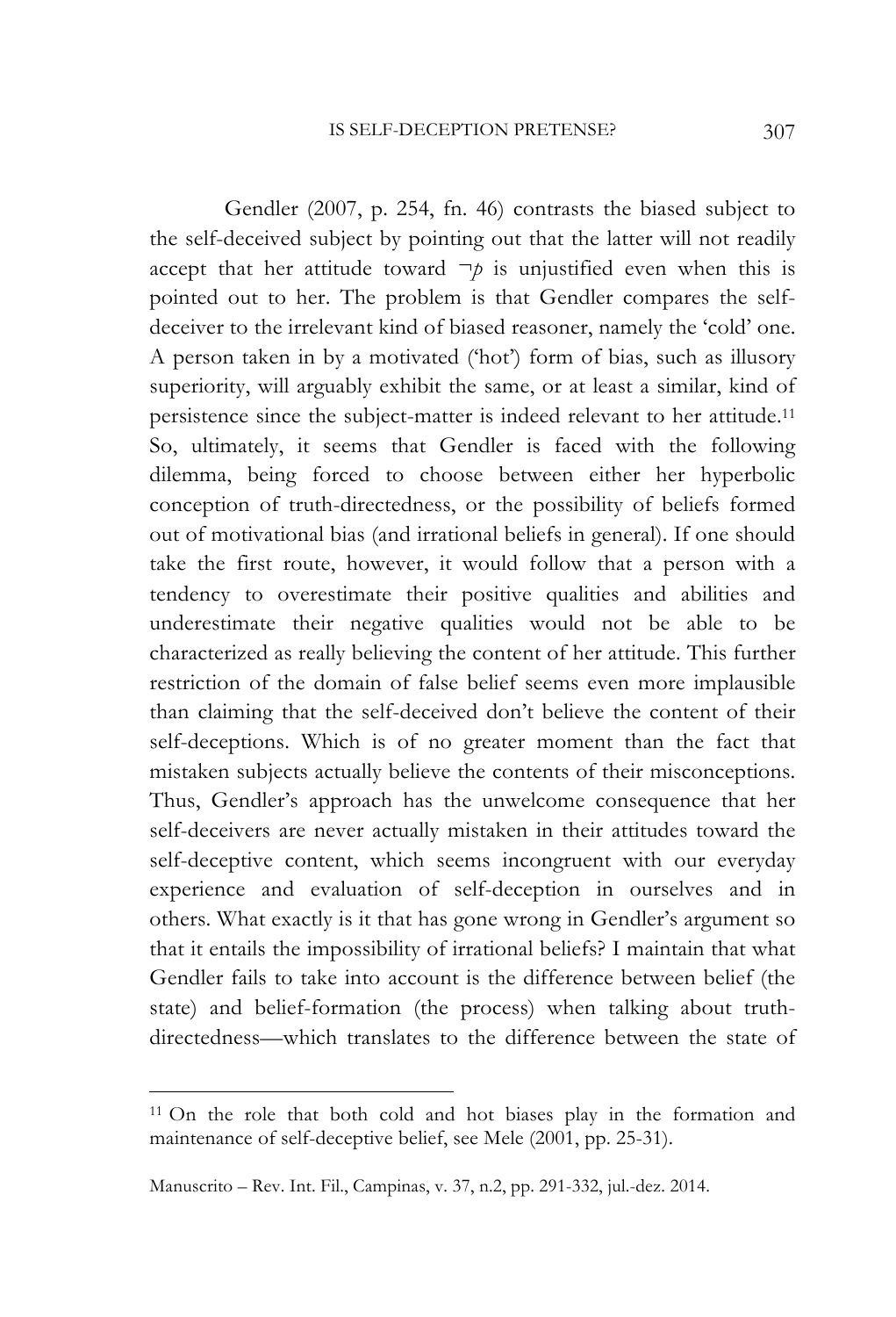self-deception and the process of becoming self-deceived. While one may hold that it is of the essence of beliefs to be reality-sensitive and to represent our rational commitment to the world, it is patent, as we have seen, that belief-formation can nevertheless find ways to go awry (some of them having something to do with the person's desires). What this means is simply that some of our beliefs are not the product of ideal, perfect rationality—actually, most of them are not (Cherniak 1986). The existence of biased processes of belief-formation does not mean that truth-directedness itself is compromised, nor does it really have anything to do with it. Gendler's argument conflates product and process by referring to the truth-directedness of belief in its first premise and then building on the lack of truth-directedness in the process of self-deception in its second premise.

If what has been said is tenable, then a doxastic account of self-deception is not at all ruled out by accepting Velleman's claim of truth-directedness, but is perfectly consistent with it. I take this to be enough to reinstate belief as a candidate. It does not follow from truthdirectedness that beliefs can't be formed in non-truth-directed ways. Hence, it does not follow from truth-directedness that the product of self-deception cannot be, or is not, belief. However, this alone obviously does not speak against Gendler's pretense account. The success of Gendler's positive proposal partially hangs on whether her chosen attitude can do the required work left by giving up belief. If it does, then that would be enough independent support for working with Gendler in building a pretense account.12 For it to work, however, one needs to show that imaginative pretense can have, as she puts it (following Hume's characterization of belief), the introspective vivacity

<sup>&</sup>lt;sup>12</sup> To justify abandoning talk of belief altogether, however, there must be some advantage in giving it up. As we have seen, that advantage for Gendler is providing an explanation compatible with the view that belief essentially aims at the truth.

Manuscrito – Rev. Int. Fil., Campinas, v. 37, n.2, pp. 291-332, jul.-dez. 2014.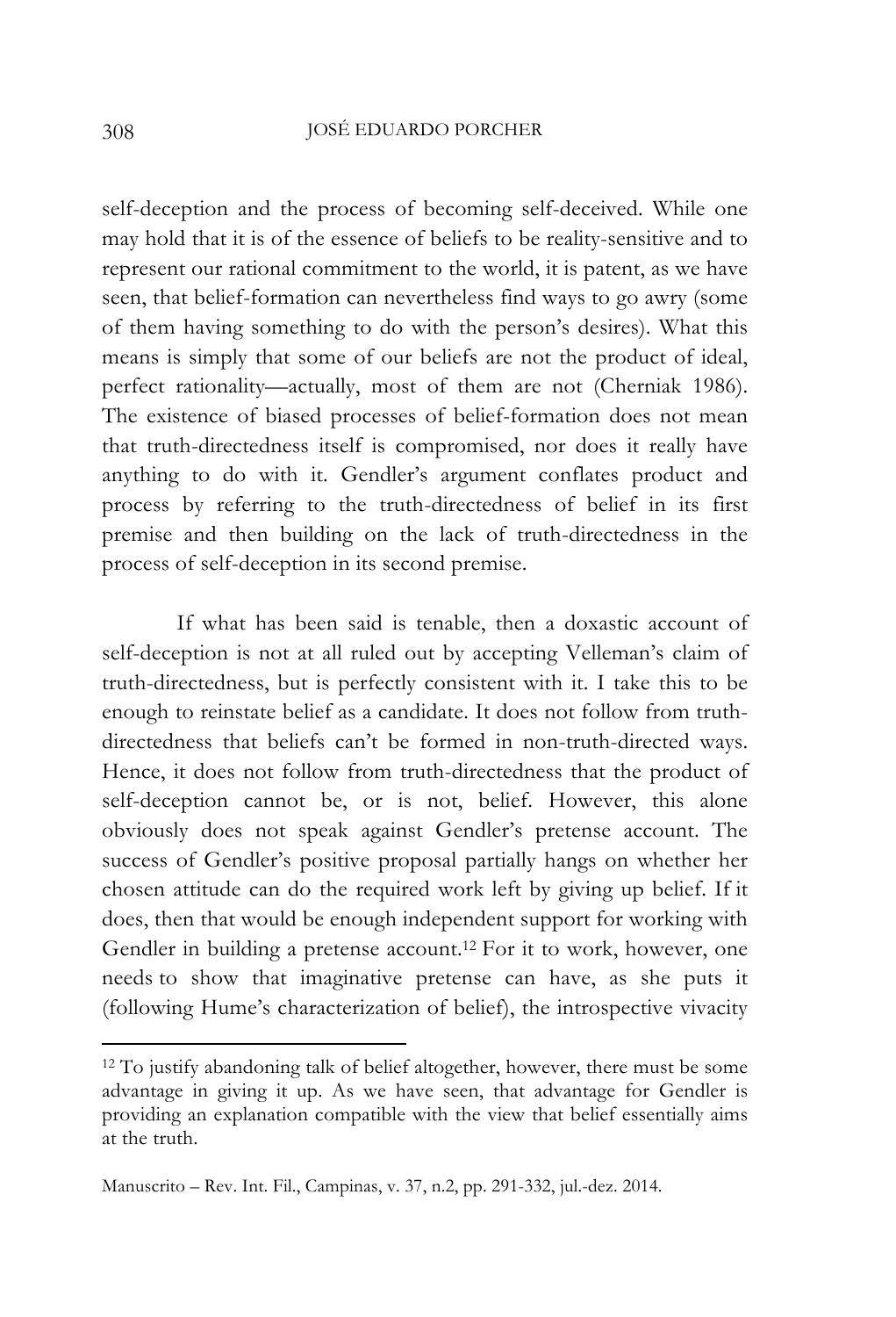and the motivational role of belief. I don't deny that imaginative pretense can indeed be introspectively vivid and will not take issue here with the identity of introspective vivacity between belief and imaginative pretense. I will, however, take issue with her claim that belief and imagination can and do share motivational role, jointly with desires, in the production of action. Gendler does not herself present an argument for the identity of motivational role between belief and pretense, but draws from Velleman, whose argument for this thesis takes up most of his paper. Its importance is crucial in his argument for abandoning motivational role as a distinguishing feature of belief. For Gendler, the thesis is just as important: proving it wrong would require at the very least an emendation of her account. In what follows, an examination of that which Gendler takes for granted will require us to delve deeper in Velleman's argument.

# **3.2 The motivational roles of belief and imagination**

Beliefs, in conjunction with desires, cause and rationalize actions that will make the contents of the desires true, if the contents of the beliefs are true. If I believe there is Marsala wine in my pantry, I will go to it and pick up a bottle, provided I want to drink it or use it in a recipe. Hence the conative contribution to action is pretty straightforward. What about the cognitive side? From experience, I know I have acted on many other, lesser kinds of commitment. I have gone to the store based on the mere surmise that they sell mascarpone cheese. And I have talked out loud while walking down the street based on the mere imagining that I am discussing issues in my relationship with a close friend. So it is safe to say, to begin with, that other cognitive attitudes affect behavior, jointly with conative attitudes, in ways that are similar to the ways belief does. Nevertheless, it is intuitive enough to think that these other cognitive attitudes do not have the same role in producing action.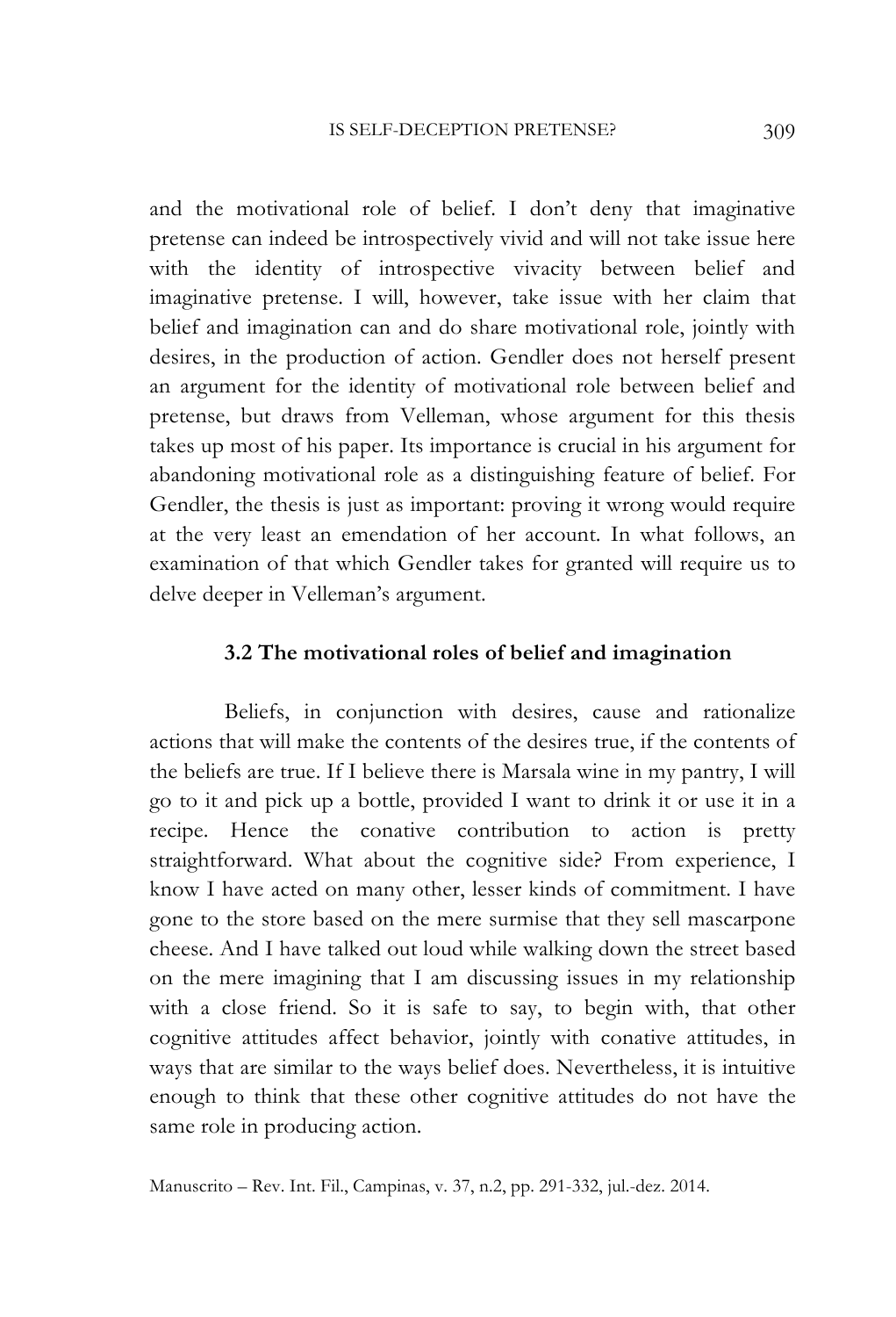Let us focus on imaginings. Can an imagining that I have won a hundred million dollars in the lottery and a belief to the same effect be equal in their output? Do I behave in the same way as a consequence of holding each of these cognitive attitudes? It would seem absurd to think so. If I imagine, as in a daydream, that I have won the lottery, I may as a consequence imagine myself buying a luxurious apartment with an ocean view in Ipanema, as well as quitting my job, booking a flight to Tahiti, etc. Depending on the vividness of this mental simulation and the intensity of my desire, I might even go online and check out some real estate websites: not because I am about to actually buy one, but because it might feel good to carry on daydreaming—that is, simulating the experience. On the other hand, if I really believe so, such a degree of conviction has markedly different consequences: not only may I entertain buying that house and quitting my job, I may actually call a real estate agent, make a deposit, announce to my family that I am moving, bid farewell to my colleagues, stop working on this paper, etc. In a follow-up paper to 'On the Aim of Belief', however, David Velleman and Nishi Shah assert that the question of how to differentiate the concept of belief from the concepts of other cognitive attitudes cannot be that belief plays a distinctive motivational role because the motivational role of belief is one that it shares with other cognitive attitudes: 'Assuming that *p* and supposing that  $p$  resemble believing that  $p$  in that they dispose the subject to behave as if  $p$  were true; and even imagining that  $p$  may resemble belief in this respect' (2005, pp. 497-8).

At first sight my little scenario seems to contradict such claims. So far we have produced at least a distinction of degree between believing and imagining with respect to their role in motivating action—that is, we have intuitively created a hierarchy of motivational power and placed belief higher than all other attitudes. Even if one accepts the identity of motivational role thesis, beliefs patently are the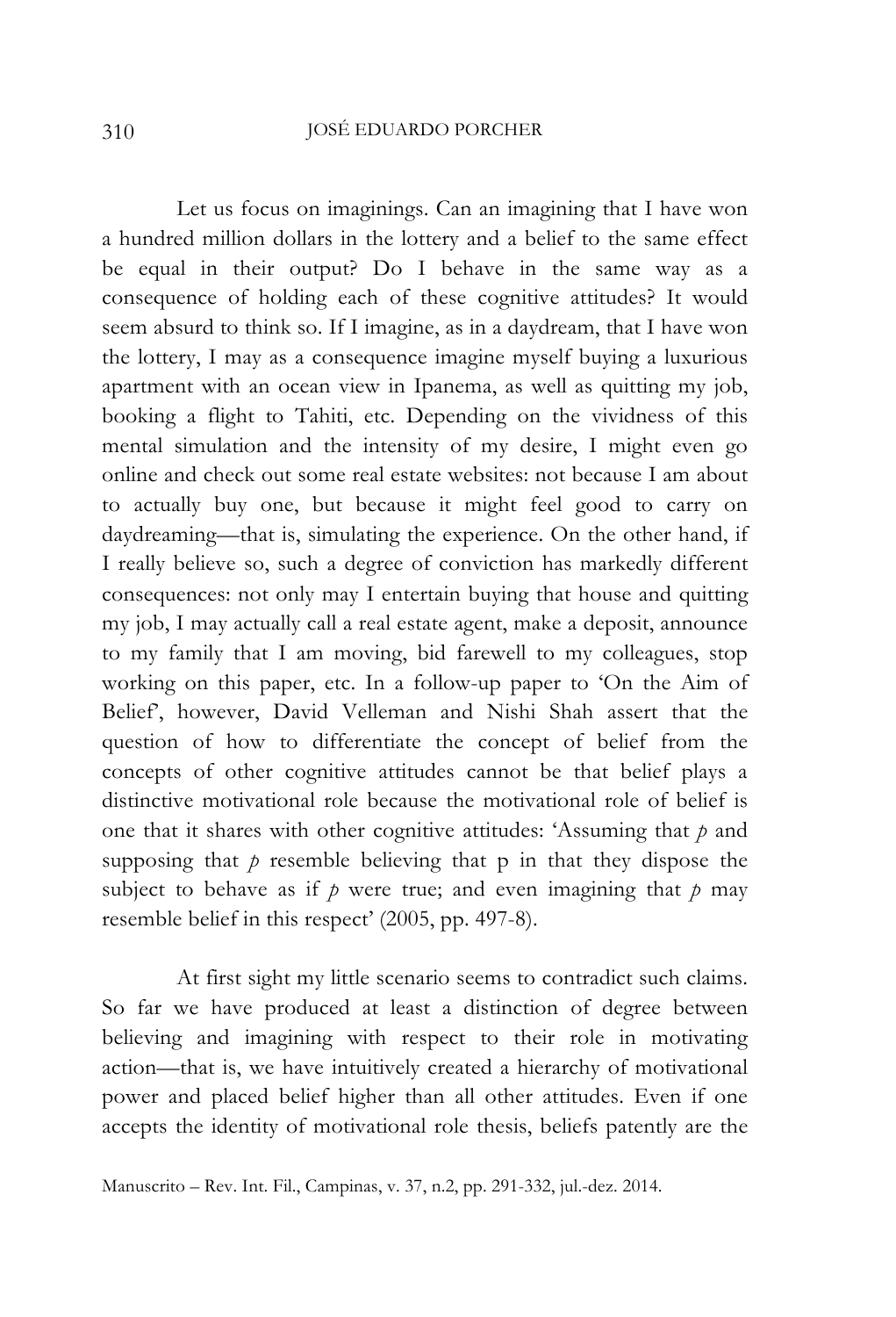standard background for our actions. This betrays an ambiguity in what 'motivational role' might actually mean. So far it is unclear what may be embedded in the word 'resemblance' in Velleman's and Shah's quote above. After all, what is relevant to our discussion is not whether belief and imagining can have similar effects on behavior at a high level of abstraction. Velleman needs to abide by what Van Leeuwen (2009) has called the *identity of comprehensive motivational role thesis*. This need can be seen once one fleshes out Velleman's argument. To this end, Van Leeuwen provides a very clear formulation of the overall argument of 'On the Aim of Belief':

> 1. If belief cannot be distinguished from other cognitive attitudes by its role in action output, then it must be distinguished from them by etiology or cognitive input, i.e., regulation and production. [premise]

> 2. Belief and imagining have the same motivational role, i.e., 'conditional disposition to cause behavior,' a role shared by the other cognitive attitudes as well. [lemma argued for in the paper]

> 3. Therefore, belief cannot be distinguished from other cognitive attitudes by its role in action output. [from 2]

> 4. Therefore, belief must be distinguished from other cognitive attitudes by cognitive etiology, i.e., regulation and production. [from 1 and 3]

> 5. Aiming at truth, i.e., being regulated by mechanisms designed to produce truth in beliefs, is the best candidate among cognitive properties that could distinguish beliefs.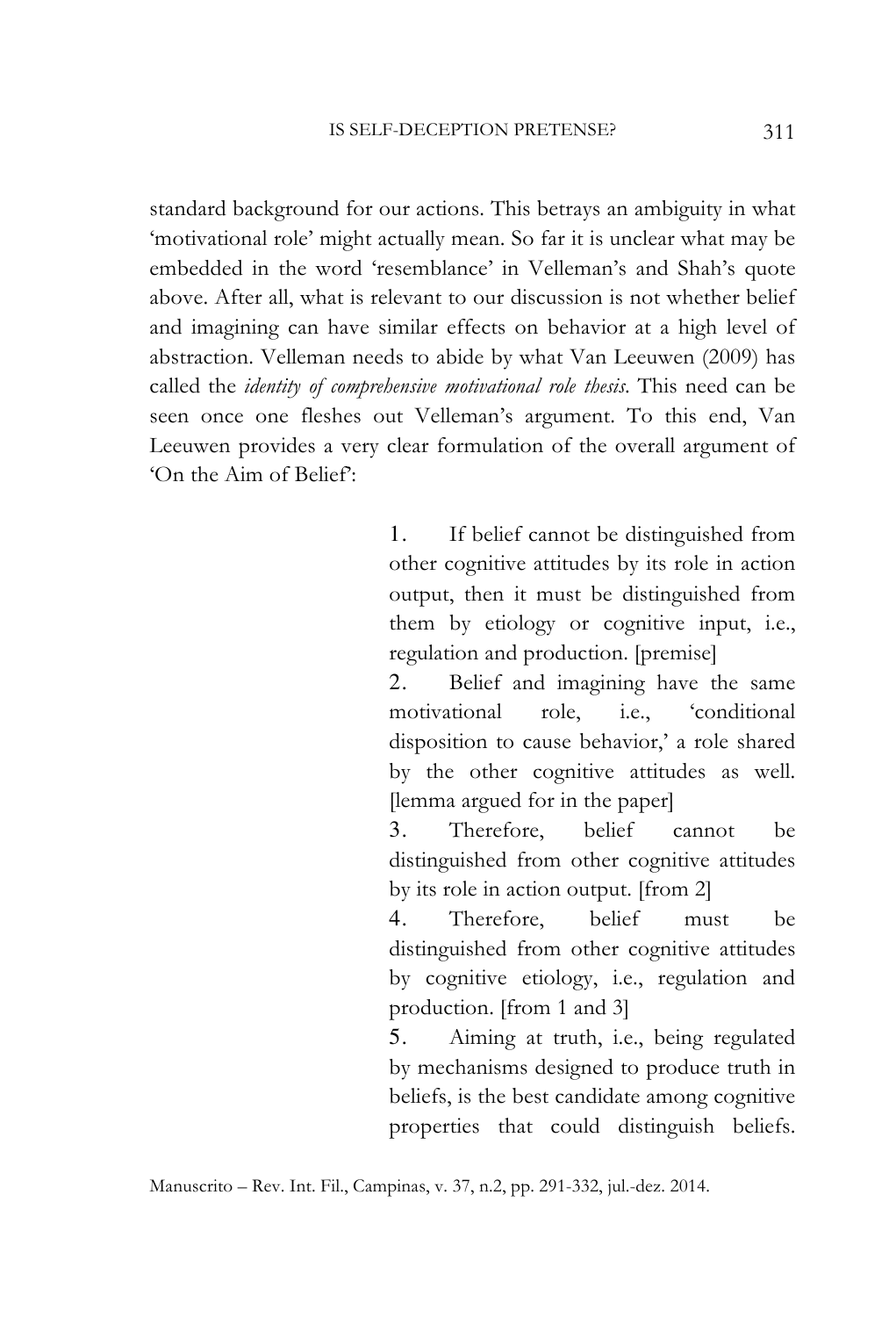[intuitive assumption, argued for briefly by Velleman in 'Answers to Objections'] 6. '... truth-directedness is essential to the characterization of belief.' [from 4 and 5] (2009, pp. 230-1)

Thus, Velleman argues that, since the motivational roles of belief and imagining (and other attitudes) are shared, we must turn to the notion of truth-directedness to distinguish belief from every other cognitive attitude. Velleman's strategy for demonstrating that 2 is true, as mentioned earlier, consists in pointing out, through a series of examples, that other attitudes besides belief have output in behavior and action. For example, there is make-believe, as when a child pretends that she is an elephant, waving her arm like a trunk, drinking from an imaginary pail of water, etc. There is talking to oneself, as when we walk down the street discussing with an imaginary interlocutor or when we address an imaginary audience as we work on a conference paper. There are psychoanalytic examples, as in a number of cases catalogued and interpreted by Freud, in which a patient behaves and acts motivated by wishful fantasies, as when a jealous child symbolically throws out his baby brother—which was how Freud interpreted Goethe's earliest childhood memory of throwing crockery out a window and watching it smash in the street (1917/1958). And, finally, there is expressive behavior, as in Hume's famous example of the dangling cage in *A Treatise of Human Nature* (I.3.13), where someone who is suspended at a great height trembles with fear and holds on to the bars of the cage, despite acknowledging that she is securely supported.13

<sup>13</sup> Gendler (2008) describes a similar case taking the behavior expressed by tourists when walking the Grand Canyon 'Skywalk'. She coins the term 'alief'

Manuscrito – Rev. Int. Fil., Campinas, v. 37, n.2, pp. 291-332, jul.-dez. 2014.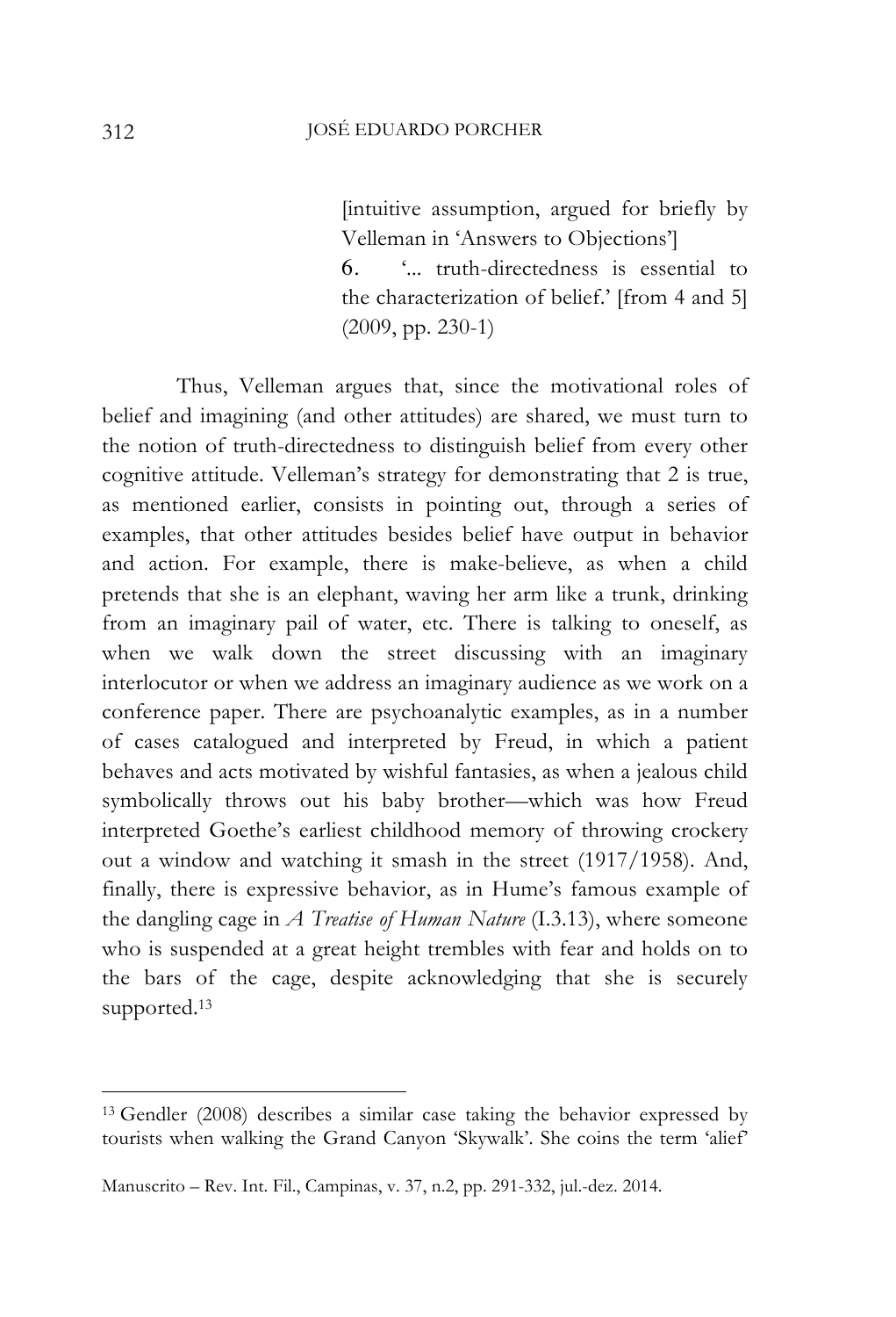However, Van Leeuwen (2009, p. 232) observes that, logically, the step from 2 to 3 cannot be made unless it can be shown that belief and imagining have the same motivational role, that is, the same disposition to cause behavior, in a comprehensive sense, in which case 'motivational role' would mean all characteristic effects an attitude of a given kind has on behavior. If Velleman does mean the comprehensive sense, it follows that, other things being equal, imagining that *p* will cause *the same* behaviors as believing that *p*. So the fact that he can logically extract 3 from 2 is of no help: his argument may be logically valid, but it hangs on a premise which is wildly implausible and counterintuitive. On the other hand, it is possible that Velleman means 'motivational role' to be read in a weaker and more abstract way, which Van Leeuwen (2009, p. 232) calls the *vanilla* sense, in which the motivational role of a belief is to cause behavior that will satisfy conations if the belief is true. Velleman's examples indeed serve well the purpose of showing that there are some circumstances in which we act in ways that would make our wants satisfied if the contents of our imaginings were true. But is that enough to demonstrate the truth of 2 (taking the vanilla sense into consideration)? While that is an interesting question, even a positive answer to it would not be enough to save his argument, since it would not be logically valid: from a vanilla interpretation it follows that he has not ruled out the possibility that belief and imagining can be distinguished in terms of action output (something which only the comprehensive interpretation can grant). As Van Leeuwen puts it, if we read him as proposing only a vanilla sense of 'motivational role,' Velleman wins a battle, but ultimately he loses the war.

What exactly are the consequences of this discussion to

<sup>&</sup>lt;u> 2000 - Jan Samuel Barbara, martin da shekarar 1980 - Andrew Samuel Barbara, mashrida a shekarar 1980 - Andrew</u> and argues that this is a different kind of attitude from the attitudes discussed so far in the literature.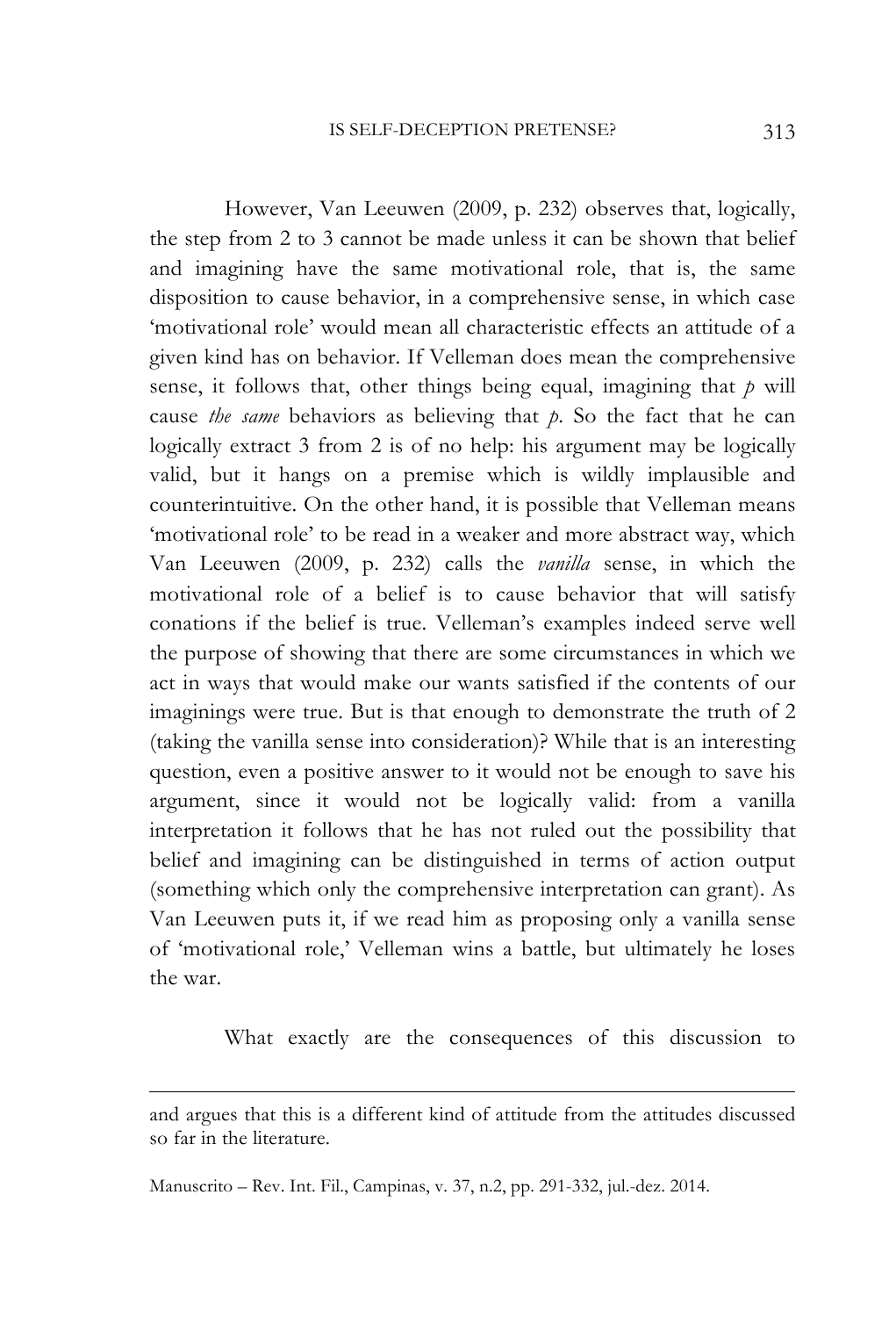Gendler's explanation of self-deception? We have seen that she does not offer independent argument for the identity thesis. The question now is: does Gendler also need the identity thesis to be read in a comprehensive sense, or can her account succeed with appeal only to the vanilla sense? The answer to this question depends on the specifics of self-deception, that is, on what the output in action of whatever attitude self-deceived subjects hold actually is. It has been shown that identity of comprehensive motivational role is plainly false. But that would not represent a problem for Gendler provided that she abides by the weaker, vanilla sense of 'motivational role' in claiming that pretense can play the role of belief in the motivation of action in a wide range of circumstances.

I think the absence of an all-inclusive clause in her formulation warrants us reading Gendler to mean something other than unrestricted identity of motivational role between belief and imagination. However, her clause 'in a wide range of circumstances' limits the subset of circumstances where identity holds, not the kind of identity. Where most theorists would ascribe full-fledged belief to the self-deceived, Gendler does not. Hence, if she says pretense is what characterizes the mental state of the self-deceived, one can only conclude that, for her, self-deception is the type of case where an attitude besides belief plays the exact same role of, and attains comprehensive motivational role with relation to, belief. Consequently, in order to salvage Gendler's formulation, it must be said that while comprehensive identity across all settings is at the very best implausible, it can nevertheless hold in localized instances (a subset of which is self-deception).

It is of course possible that, notwithstanding the shortcomings of Velleman's argument in proving it, truth-directedness is at least a causal, if not normative feature of beliefs. That is not relevant for my purposes, however, since, as I have previously argued, truth-

Manuscrito – Rev. Int. Fil., Campinas, v. 37, n.2, pp. 291-332, jul.-dez. 2014.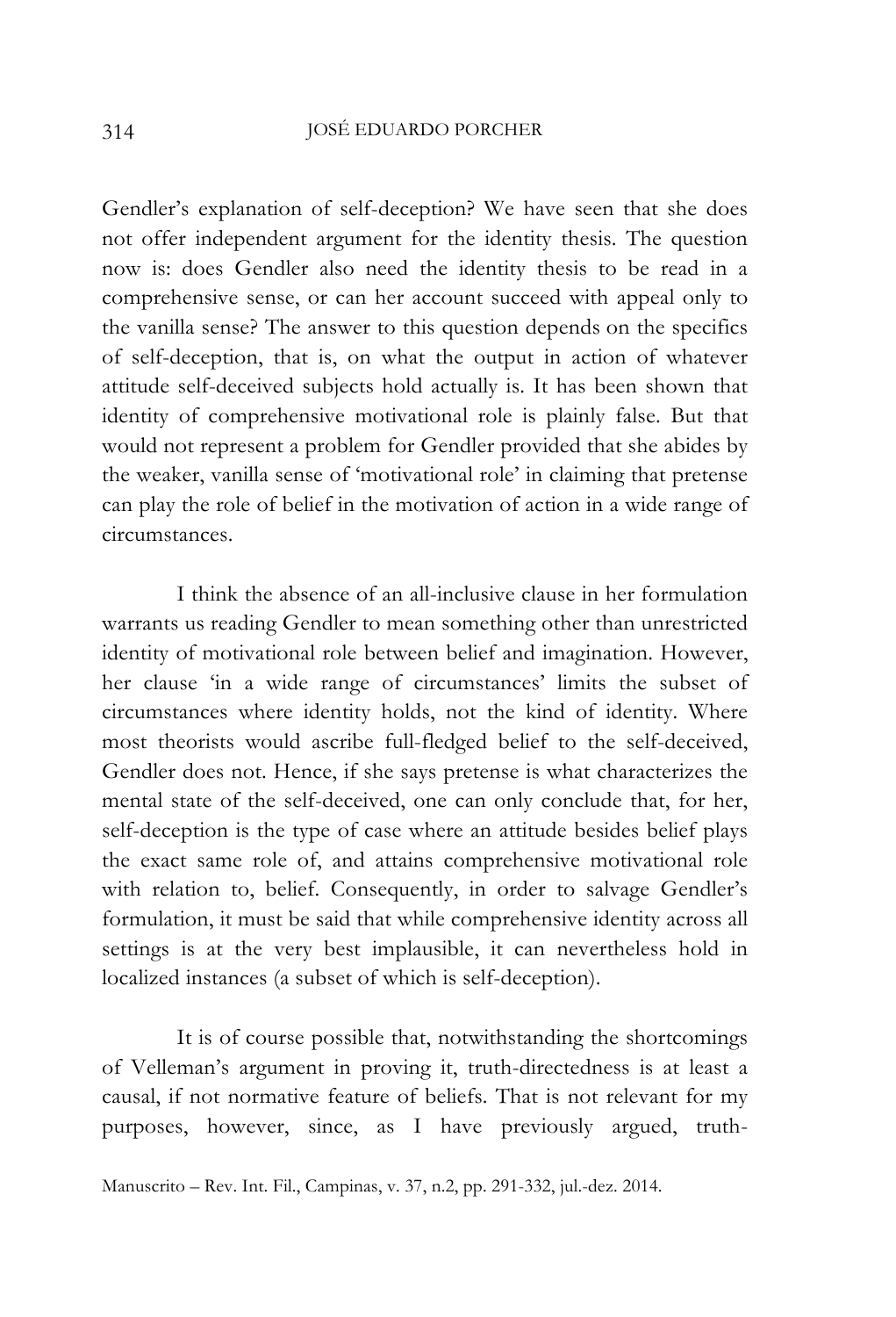directedness does not rule out the possibility that self-deceived subjects actually believe the contents of their self-deceptions. Furthermore, it is perfectly possible that truth-directedness is true *and* that it is possible to distinguish belief from all other attitudes solely on the basis of their motivational role. So far we have seen that Velleman has not properly shown the latter to be false. My present purpose then is to assess whether it is true. As a background to what follows we should briefly review the standard characterization of the motivational view of belief. In Velleman's understanding of it, 'All that's necessary for an attitude to qualify as a belief is that it disposes the subject to behave in ways that would promote the satisfaction of her desires if its content were true. An attitude's tendency to cause behavioral output is thus conceived as sufficient to make it a belief' (2000, p. 255). His many examples are enough to show that this view is overly simplistic and erroneous. Nevertheless, in the face of his main argument's lack of success, it would be prudent not to do away with the motivational view all at once.

The problem we are facing—the challenge of finding a way to properly distinguish belief and imagination—can be traced back at least to Hume's *An Enquiry Concerning Human Understanding*. <sup>14</sup> Hume's solution to the problem, as I see it, would rest on a conception of belief directly attacked by Velleman and Gendler. On Hume's view, belief is 'that act of mind which renders realities more present to us than fictions, causes them to weigh more in the thought ... gives them

<sup>14</sup> See, for example: 'Wherein, therefore, consists the difference between such a fiction and belief? It lies not merely in any peculiar idea, which is annexed to such a conception as commands our assent, and which is wanting to every known fiction. For as the mind has authority over all its ideas, it could voluntarily annex this particular idea to any fiction, and consequently be able to believe whatever it pleases; contrary to what we find by daily experience' (V.II).

Manuscrito – Rev. Int. Fil., Campinas, v. 37, n.2, pp. 291-332, jul.-dez. 2014.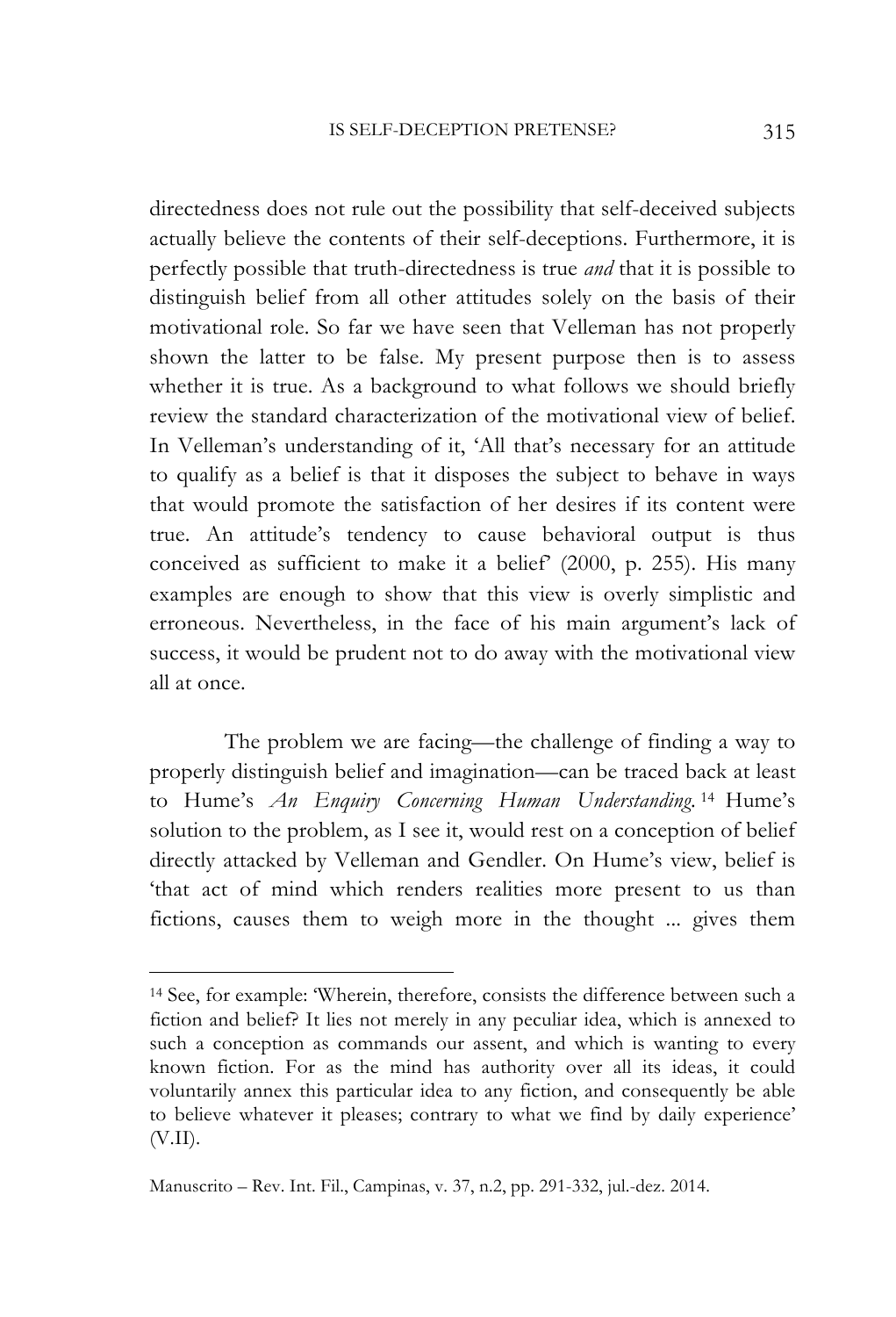superior influence on the passions and imagination . . . and renders them the governing principles of all our actions' (V.II). Gendler invokes this passage at the beginning of her paper and aims at making an example out of Hume, so to speak, by showing that successfully demonstrating self-deception to be characterized by an imaginative attitude proves he was ultimately wrong. 'Usurpers,' says Gendler, 'do not always deserve the title of the one whom they usurp' (2007, p. 247). Furthermore, she thereby aims to denounce a widespread ignorance of the role played by a range of other attitudes in the cognitive economy of humans. While I strongly agree, being averse to any oversimplification in our understanding of human cognition, I think there are a couple of things that can be said in favor of a generally Humean view of belief and imagination—the view that belief is, among other things, 'the governing principle of all our actions': a feature that distinguishes it from every other cognitive attitude, a role no usurper can ever play, but only mimic to a degree.

So far we have noticed that there is something missing in the standard characterization of the motivational view, and we know such a view cannot be true. On the other hand, as Lucy O'Brien rightly notes, there is something missing also in Velleman's view that imaginings can play the motivational role of beliefs. 'The attitude of imagining that *p*, by itself and relative to a fixed background of desires, does not dispose the subject to behave in ways that would promote the satisfaction of his desires if its content were true' (2005, p. 58). That is to say, comprehensive identity of motivational role is false. Also, says O'Brien, 'it seems to be a quite general point that any 'regarding as true' [i.e. cognitive] states which are not beliefs, will require [a] kind of connection to the subject's beliefs about his actual world if they are to result in action' (ibid.). This observation sets the tone for the rest of the discussion in this section, namely, that what must be appended to the standard account is an account of the particular relation in which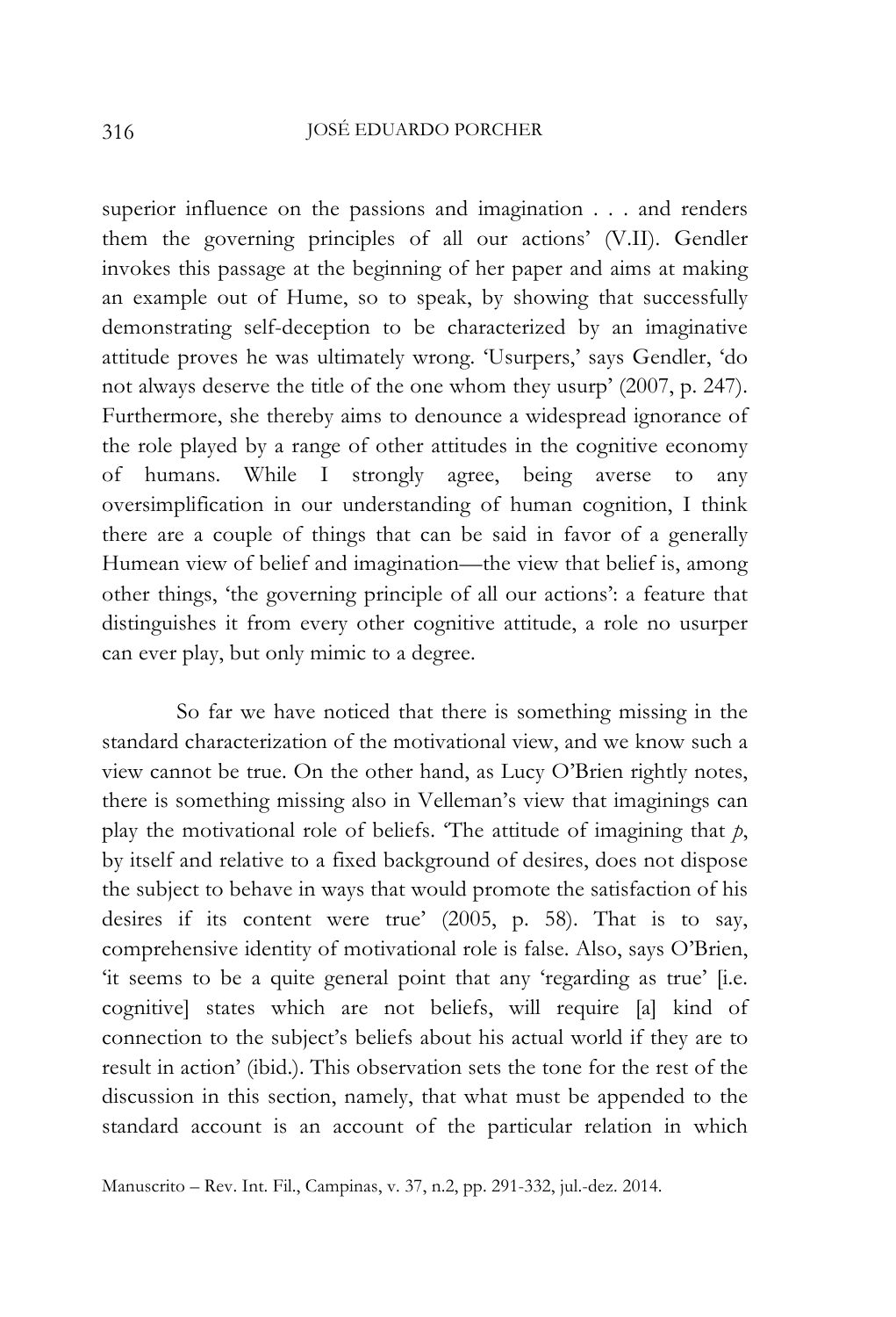beliefs stand to other cognitive attitudes, a relation that (sometimes) confers upon the latter the capacity of producing output in behavior and action. Drawing on work by Bratman (1992), Van Leeuwen (2009) takes strides toward a unifying account that exhibits what is needed for an adequate explanation of what the motivational role of belief is.

### **3.3 Context and practical ground**

The main problem for the motivational view is that every cognitive attitude is apt to play some role in the motivation of action. We do act on the basis of surmises, as when we want to eat something and get up to look for it in the fridge, assuming (but not quite sure) that there is something there. It might be argued that this is nothing but a degree of belief this side of certainty. Even so, and more relevant to the present discussion, we also act on the basis of imaginings, as when we play a game of make-believe and swiftly dodge an imaginary sword, despite the fact that our friend is just putting his hands together *as if* he were carrying a sword.

To provide an answer to Hume's problem, we may begin with Bratman's examination of the difference between belief and what he calls 'acceptance in a context'. According to Bratman, an agent's beliefs provide the default cognitive background for further deliberation and planning. This cognitive background is context-independent, but practical reasoning admits adjustments in what one takes for granted in a specific practical context. 'To be accepted in a context is to be taken as given in the adjusted cognitive background for that context' (1992, pp. 10-11). Van Leeuwen (2007, p. 434) suggests extending Bratman's idea to include all other non-belief cognitive attitudes, so that nonbelief cognitive attitudes would require specific contexts in order to function as the background of deliberation for the constitution of action. This implies that whenever an imagining prompts action, it does

Manuscrito – Rev. Int. Fil., Campinas, v. 37, n.2, pp. 291-332, jul.-dez. 2014.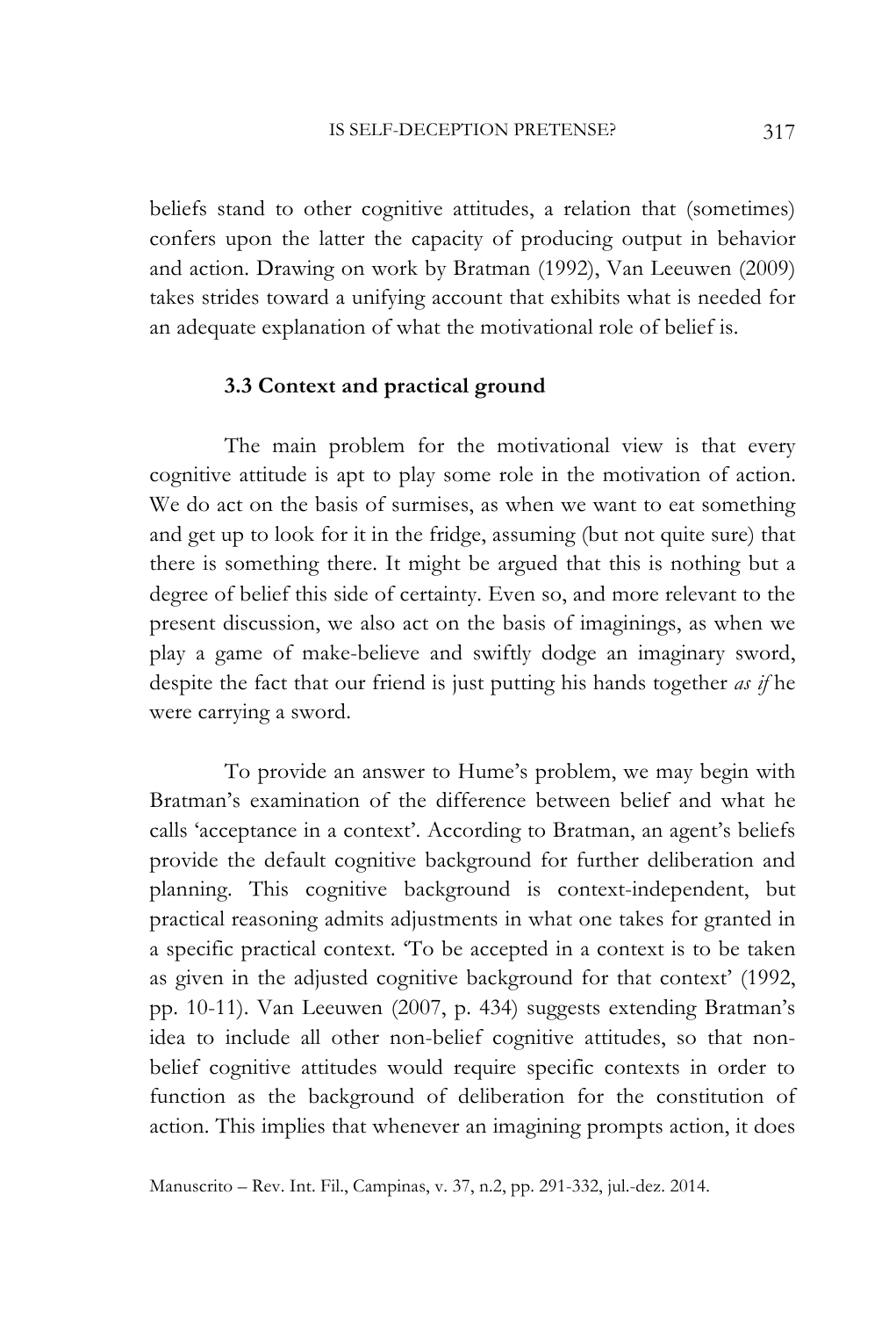so only *in the context* of a game of make-believe (or whatever kind of imaginative play is at work). Likewise, whenever a surmise prompts action, it does so only in the context of an investigation. The motivational power of beliefs, however, is context-independent. For this reason, beliefs are the default cognitive background for the constitution of action.

An extension of Bratman's idea, Van Leeuwen's *practical ground thesis* states that belief is the practical ground of all other non-belief cognitive attitudes in circumstances wherein the latter prompt action. This is to say that, while one may have the impression that non-belief cognitive attitudes prompt action on their own (as Velleman and Gendler), they do so only in virtue of being grounded on belief. Beliefs are, to use Ramsey's (1931, p. 238) metaphor, maps by which we steer. Furthermore, Van Leeuwen (2009, p. 239) adds that beliefs determine if one is in the right *setting* for acting on the basis of another attitude or not. Thus, he observes that beliefs are not only the maps by which we steer, but also the maps by which other maps are chosen and appraised.

Van Leeuwen presents the practical ground relation as the conjunction of three types of relation that can hold between classes of cognitive attitudes:

> 1. Attitudes of type X are available for motivating actions across all practical settings, while attitudes of type Y depend on the agent's being in a certain practical setting to be effective in influencing action.

> 2. Attitudes of type X represent the practical setting one is in such that one acts on attitudes of type Y on account of being in that setting.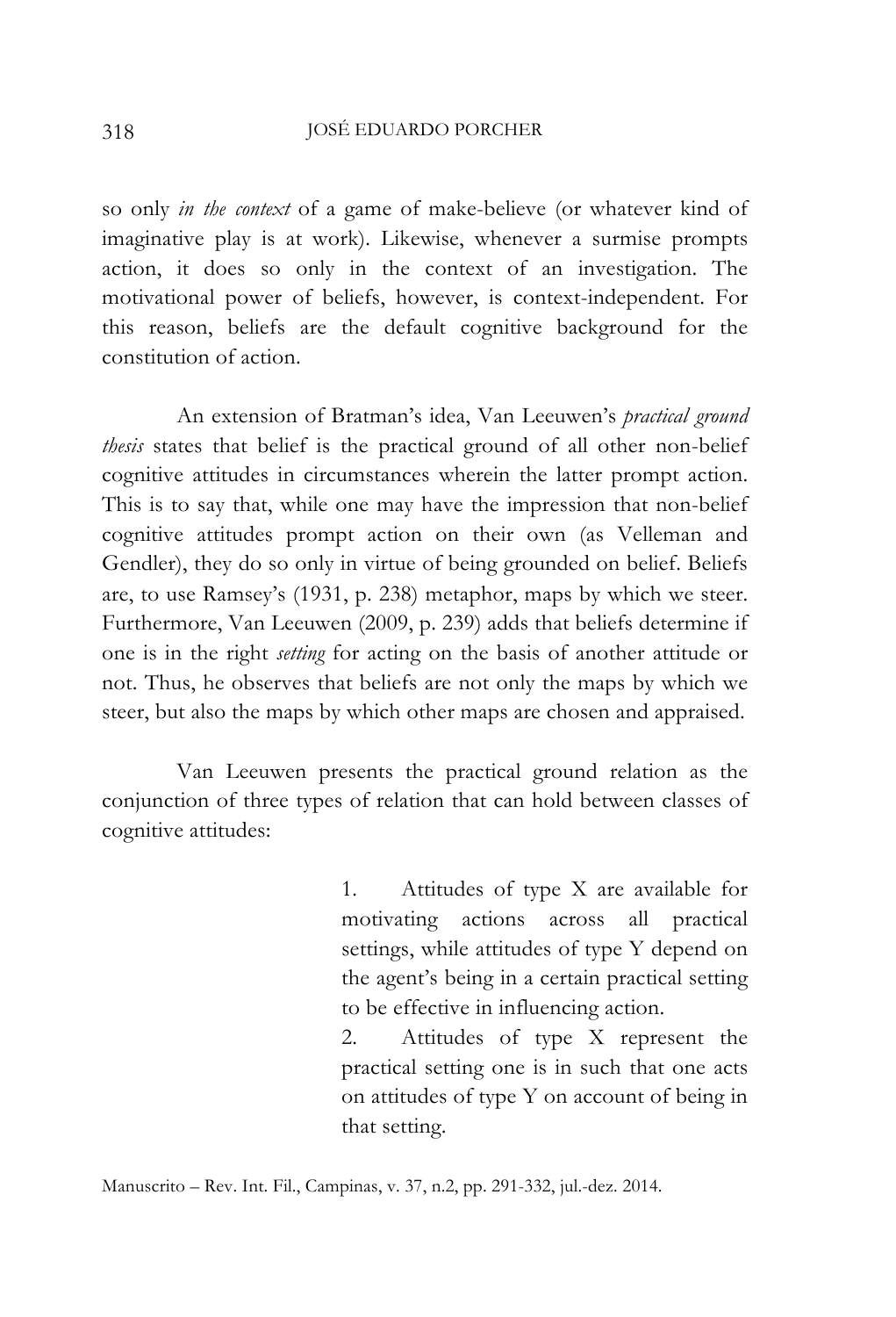3. Attitudes of type X are the cognitive input into choosing to act with attitudes of type Y as input into practical reasoning, when one does so choose. (2009, p. 226)

Therefore, X is the practical ground of Y just in case all three relations hold, and this is precisely the case for the ordered pair <Belief, Acceptance in a Context> and, by extension (Van Leeuwen claims), for the ordered pair <Belief, Imagining>—but never for <Acceptance in a Context, Belief>, <Imagining, Belief> etc.

Van Leeuwen does us the favor of fleshing out his argument for the practical ground thesis in explicit and logically clear form. It begins with the already argued-for premise that the identity of comprehensive motivational role is false, from which it follows that there are practical settings in which the behavioral consequences of imaginings differ from that of beliefs. <sup>15</sup> Moreover, Van Leeuwen argues that these differences in output are non-accidental, since practical setting typically influences behavior in conjunction with cognitions. It follows that they are caused, at least in part, by differences in the very practical settings in which they occur, which implies that either the psychomechanical efficacy of imagining is practical settingdependent, or the psychomechanical efficacy of belief is, or both.16 Given that the psychomechanical efficacy of belief is not context-dependent (as Bratman argues), the psychomechanical efficacy of imagining is. From this pair of statements Van

<sup>15</sup> Here and for the remainder of the argument, 'imaginings' is meant as shorthand for 'imaginings and other non-belief cognitive attitudes'.

<sup>16</sup> 'Psychomecanical efficacy' is Van Leeuwen's term for the property of being effective in influencing action.

Manuscrito – Rev. Int. Fil., Campinas, v. 37, n.2, pp. 291-332, jul.-dez. 2014.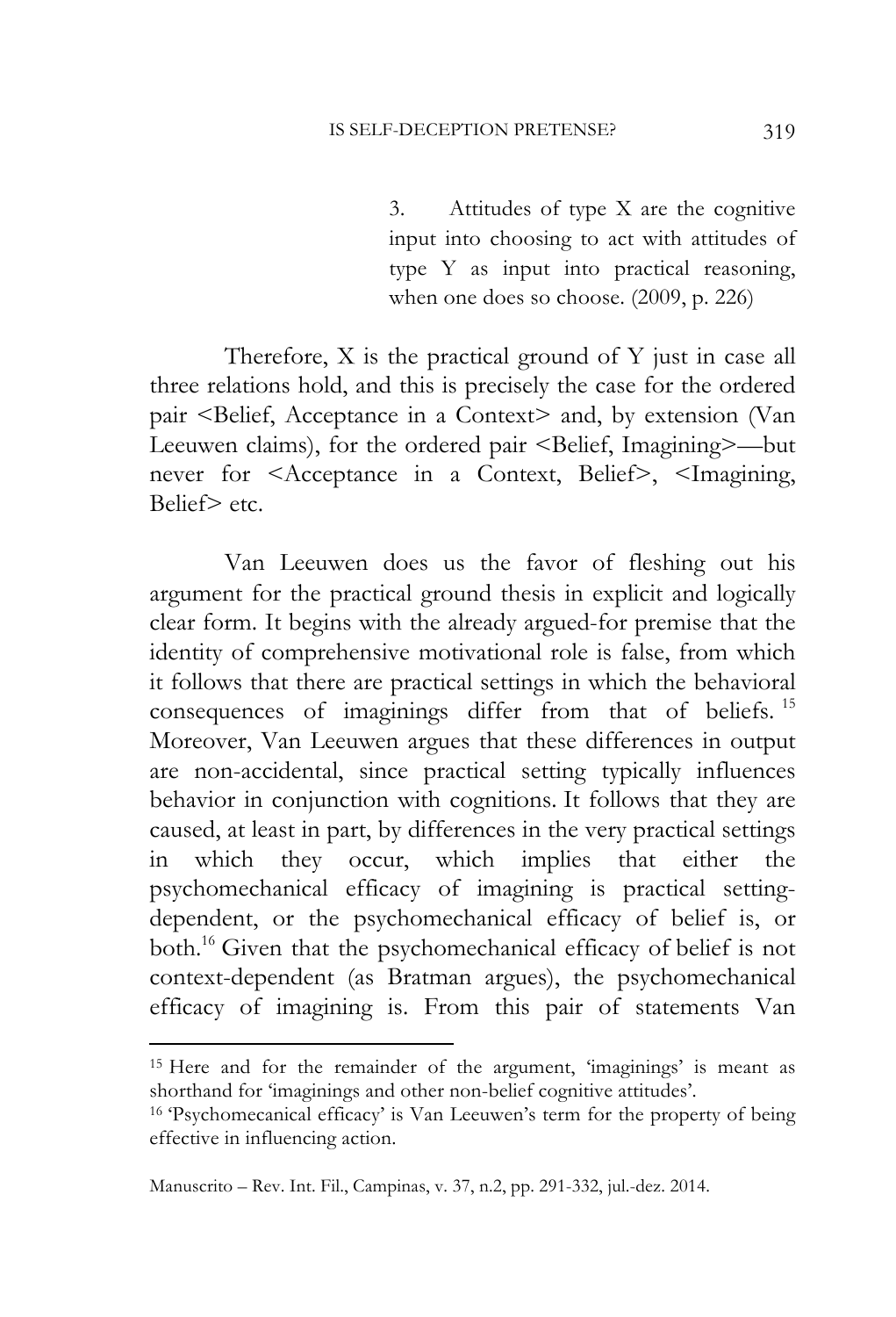# Leeuwen extracts the first of three lemmas in his argument:

Lemma 1. Beliefs are effective in practical reasoning and motivating actions in a practical setting-independent way, while imagining depends on practical setting to be effective in influencing action.

Short of a 'magical connection' between being in a practical setting and having that practical setting activate a specifically adjusted cognitive background for it, it must be assumed that the fact of practical setting-dependence mandates that the agent *represent* the practical setting she is in (Van Leeuwen 2009, p. 237, fn. 19). Given the practical setting-dependence of imagining, it follows that an agent who acts on the basis of imaginings must have a representation of the practical setting she is in. Now, whatever they are, representations of practical setting are certainly cognitive, as opposed to conative, attitudes. However, given that non-belief attitudes are themselves practical setting-dependent, representations of practical setting must be practical setting-*independent* (since otherwise we would have an infinite regress of representations of practical setting). This, in conjunction with the first lemma, yields a second lemma in Van Leeuwen's argument:

> Lemma 2. There are beliefs that represent the practical setting an agent is in, on which the psychomechanical efficacy of imagining is dependent.

Now, one of the important conclusions Van Leeuwen (2009, pp. 227–9) derives from a story about him and his childhood friend Chris—which illustrates the third type of relation needed for the practical ground relation to hold—is that acting with imagining as the adjusted cognitive background is a *choice* (whereas being taken in by imaginative play is often involuntary). In short: while playing a game of make-believe in the mud, his friend gets stuck. Initially, the protagonist believes that this is part of the game and carries on. But once his friend informs him that he is really stuck, he turns to acting on other beliefs,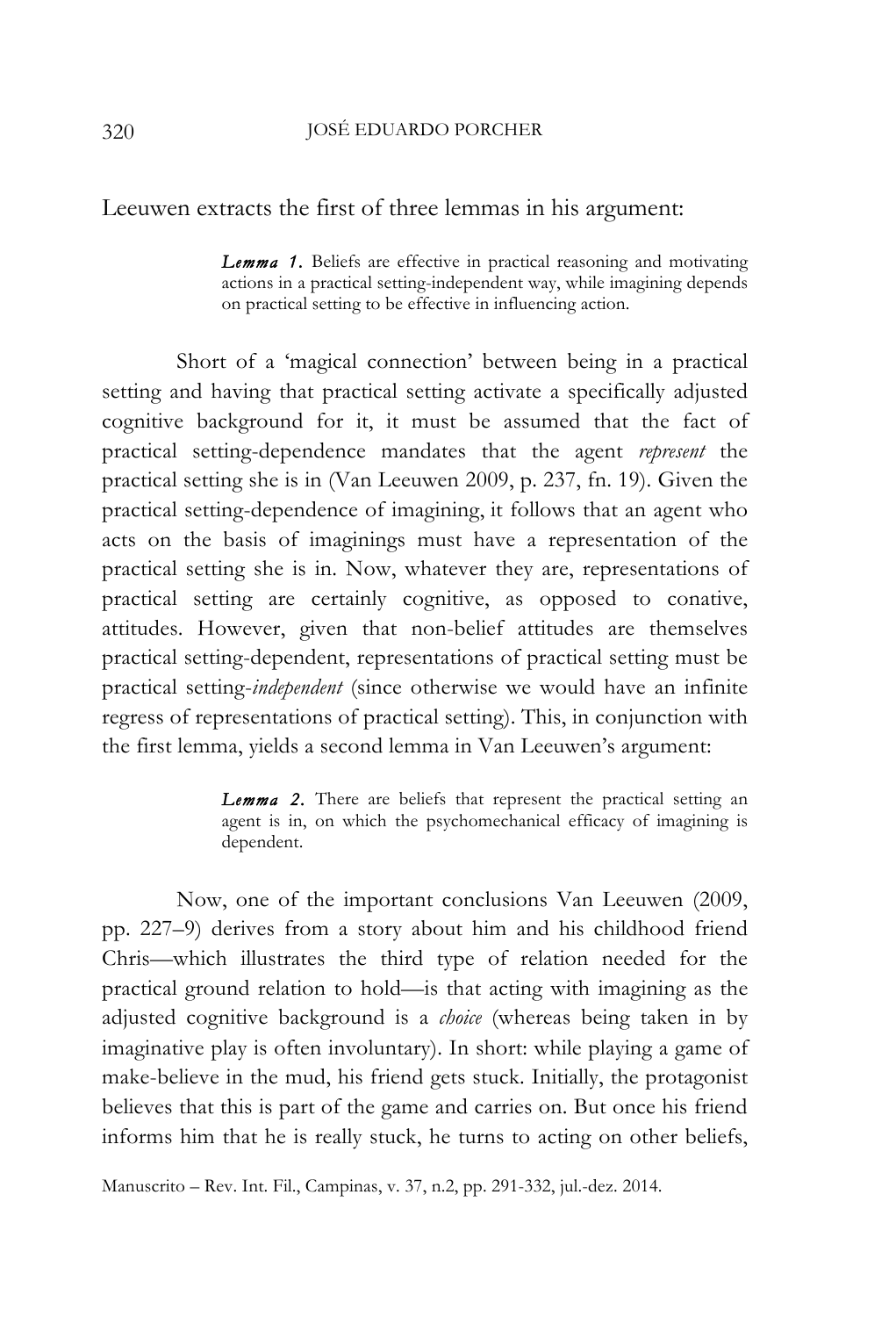for instance, the belief that by helping him he would become unstuck (as a consequence of which he goes over to get Chris unstuck). Believing, then, that Chris was successfully unstuck, and that the game of make-believe could be resumed, the protagonist makes the choice (against the background of these beliefs) to resume it. Given that attitudes of the kind that represent the practical setting an agent is in are cognitive inputs into choices the agent makes in those settings, a third and final lemma is derived, whence the conclusion of the argument is finally extracted:

> *Lemma 3*. Beliefs are cognitive inputs into choosing to act with imaginings as the adjusted cognitive background, when one does so choose.

> *Practical ground thesis*. Belief is the practical ground of imagining. [from lemma 1, lemma 2, lemma 3, and the definition of practical ground ...] **QED**

This concludes the gloss on Van Leeuwen's argument. I now turn to filling in the gaps in Gendler's account by looking at how Van Leeuwen's results affect it.

### **3.4 The practical ground of self-deception**

Can imaginative pretense, or fantasy, or make-believe sometimes play the role that belief does in the motivation of action? So far we have seen that pretense and other non-belief cognitive attitudes can and do play a role in motivating action in a wide range of cases. On the other hand, we have learned from Bratman and Van Leeuwen that this doesn't warrant ascribing them the same role. If the practical ground thesis is true—that is, if belief is the practical ground of imagining—then every time we perform an action on the basis of an imagining, we have beliefs that represent the practical setting we are in, on which the psychomechanical efficacy of said imaginings depends.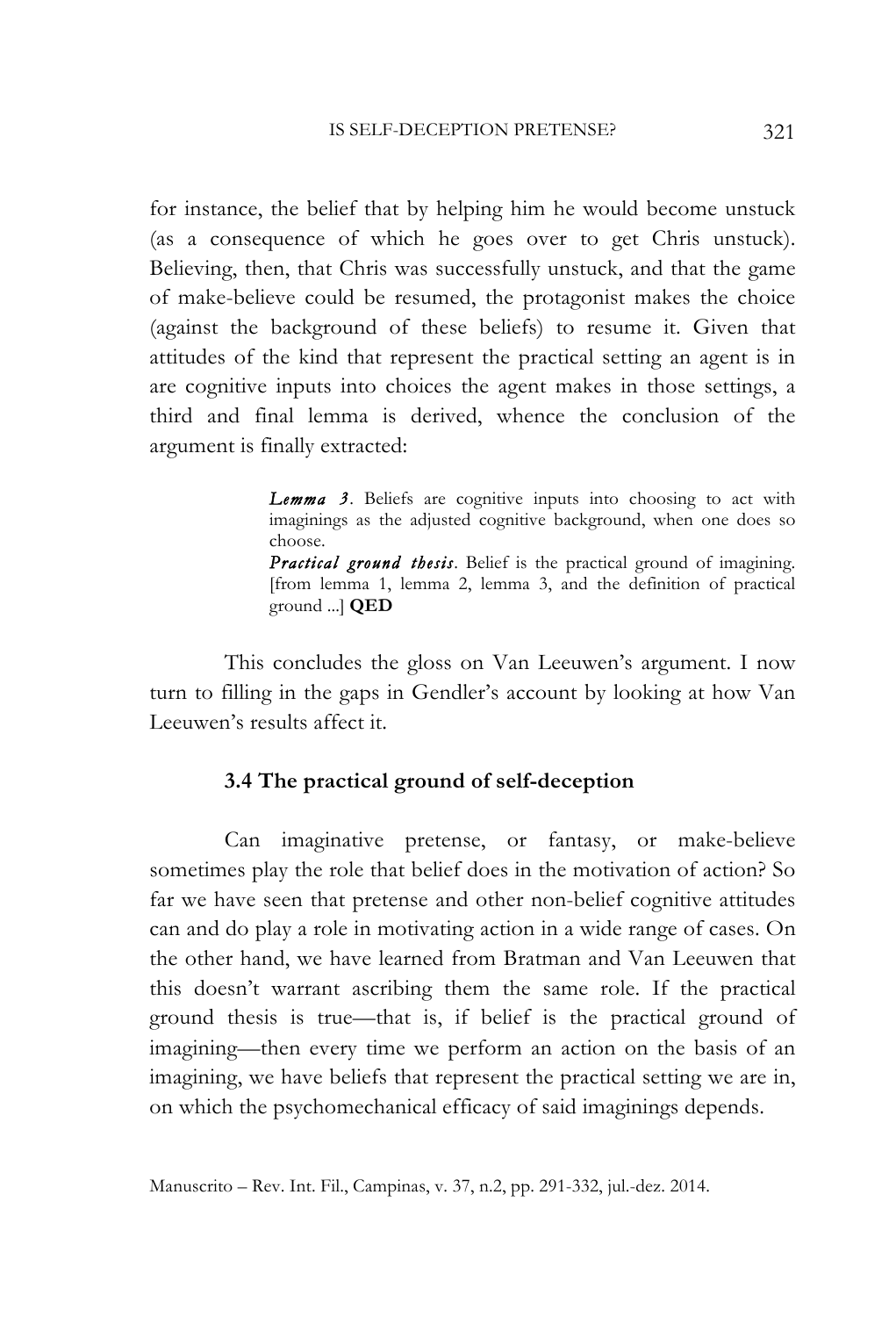### JOSÉ EDUARDO PORCHER

This presents a problem for Gendler's account since selfdeception requires a certain (variable) level of ignorance of one's own situation. Provided that Gendler does claim that imaginings can be psychomechanically effective (and are so in cases of self-deception), acceptance of Van Leeuwen's practical ground thesis would imply that, in self-deception, the agent has beliefs that represent this peculiar type of practical setting. While this is compatible with a general theory of make-believe, it means that self-deceived agents, to act as they do on their supposed pretenses, are required to believe that they are pretending, or fantasizing, or making-believe. However, it is plainly impossible to be motivated to act on our self-deceptions if not only do we not believe their content, but we simultaneously believe that we are only pretending that such content is true (or, to use Gendler's terms, that we are in a world where what we want to be true is true).

Another difficulty arises by the application of Van Leeuwen's framework to Gendler's account, since acting with imagining as the adjusted cognitive background is supposedly a choice. I take it that this does not imply that we cannot break into tears while watching a film for example, imagining that James Stewart's character in *It's a Wonderful Life* really is delivering a heart-wrenching speech—or mumble something as we walk down the street—imagining that we are finally letting our friend know what we think of his drinking habit. These are things we do while daydreaming or so and we do them involuntarily. Someone who voluntarily speaks his mind out loud while walking down the street is not in the grasp of imaginative pretense but something altogether different. What Van Leeuwen claims is that voluntary action in the adjusted cognitive background of imagining, such as when we make-believe we are conductors directing Beethoven's Ninth, is a choice. The question then is, does Gendler have in mind the mumbling-down-the-street, involuntary type of action when she describes the workings of self-deception? Or does she mean the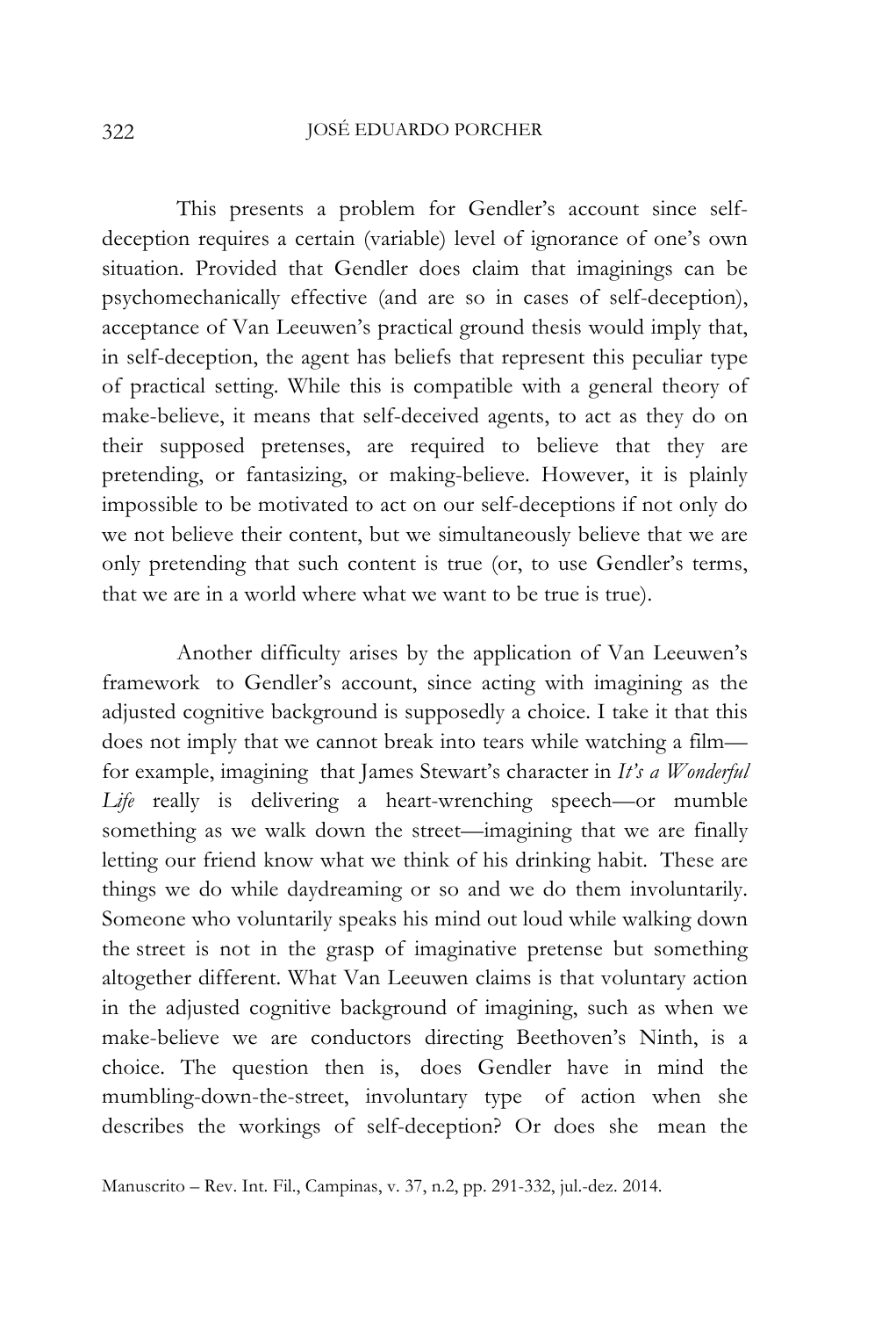waving-hands-as-if-conducting, voluntary type of action? While one hardly could mean the first sense, it is worth delving briefly into everyday cases of self-deception to see more clearly why one could not.

First, consider a businessman who overestimates his own skills, underestimates (and often just ignores) the failure of his past and current enterprises, and who is very much in debt. He often talks about opening up new businesses, much to the dismay of his family, and has a knack for finding improbable ventures and locations, such as selling car batteries in a beach town whose population drops from 30,000 in the summer to 3,000 throughout the rest of the year. Nevertheless, each time he seems firm in his conviction that his business ideas will prove successful and lucrative (and each and every time he is proven wrong). He is not just stubborn, but adamant, and won't listen to reason, won't extract from the evidence the same conclusion anyone else would, and won't heed the advice of friends and family. He is self-deceived, and his most recent course of action while in the tight grasp of this state of mind was to request a considerable loan. Cases like these are commonplace. It is not in the best interest of people like the businessman to perpetuate and plunge even further into his already outstanding debt. But he deliberately does exactly that.

Second, consider a case where the misfortune lies not so much in acting, but in deliberately failing to act. A single mother who welcomes a man into her home and, despite the heaping evidence that her daughter's new stepfather is crossing the line between innocent and lustful affection, refuses to acknowledge that he might be sexually interested in her daughter. This is also a situation which is not uncommon and that can have appalling consequences. Let me elaborate. The mother is not subject to full-blown delusion. She does notice that the way her boyfriend treats her daughter is increasingly

Manuscrito – Rev. Int. Fil., Campinas, v. 37, n.2, pp. 291-332, jul.-dez. 2014.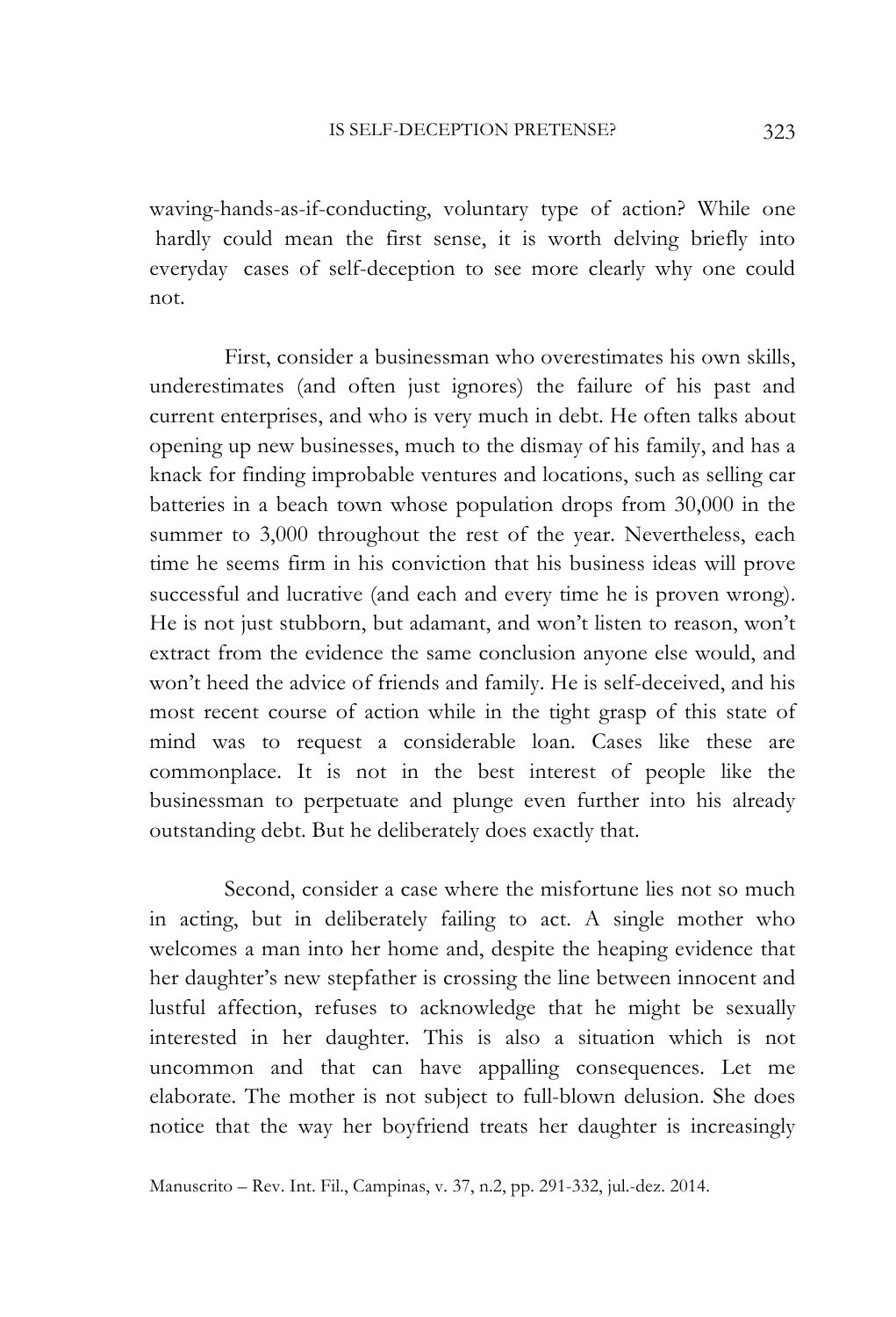aggressive. She also notices that her daughter's face shows great distress when she is asked about the subject, and that her behavior has rapidly changed from that of a docile to that of an injured and indignant child. Again, anyone else, given the same amount of evidence she has, would be quick to conclude that if something grim has not already happened, it is about to. But the mother does nothing. She refrains from asking any more questions, since just thinking about the subject upsets her a great deal. However, she is not at all devoid of motherly love: she is just blindly in love with the man, who responds with violent indignation to the mere hint of her preoccupation. As with the businessman, her actions are the product of self-deception, but differently from my previous scenario, the mother sins by omission rather than by actually doing something.

Can deliberate courses of action like these be taken on the basis of mere imaginative pretense? Van Leeuwen (2007) asks a similar question, but he aims it at avowal, rather than pretense. As I have said, Gendler's account bears some resemblance to those that appeal to avowal, since these take the doxastic alternative to be the object of a tacit or unconscious belief, while claiming that the product of selfdeception is not itself belief, but a weaker attitude. In that article, Van Leeuwen criticized the avowal view, arguing that it is absurd to propose that action patterns as serious as those just now portrayed could happen as a consequence of holding something short of full-fledged belief. The way Audi and Rey define avowal, however, justifies Van Leeuwen's criticism in such a way that we cannot simply apply to Gendler's view: for them, an avowal is different from a proper belief because it lacks belief's connection to action, whereas Gendler claims imaginative pretense *does* have such a connection. So the avowal view simply cannot explain the import of an action such as taking out a loan at great personal risk instead of cutting losses.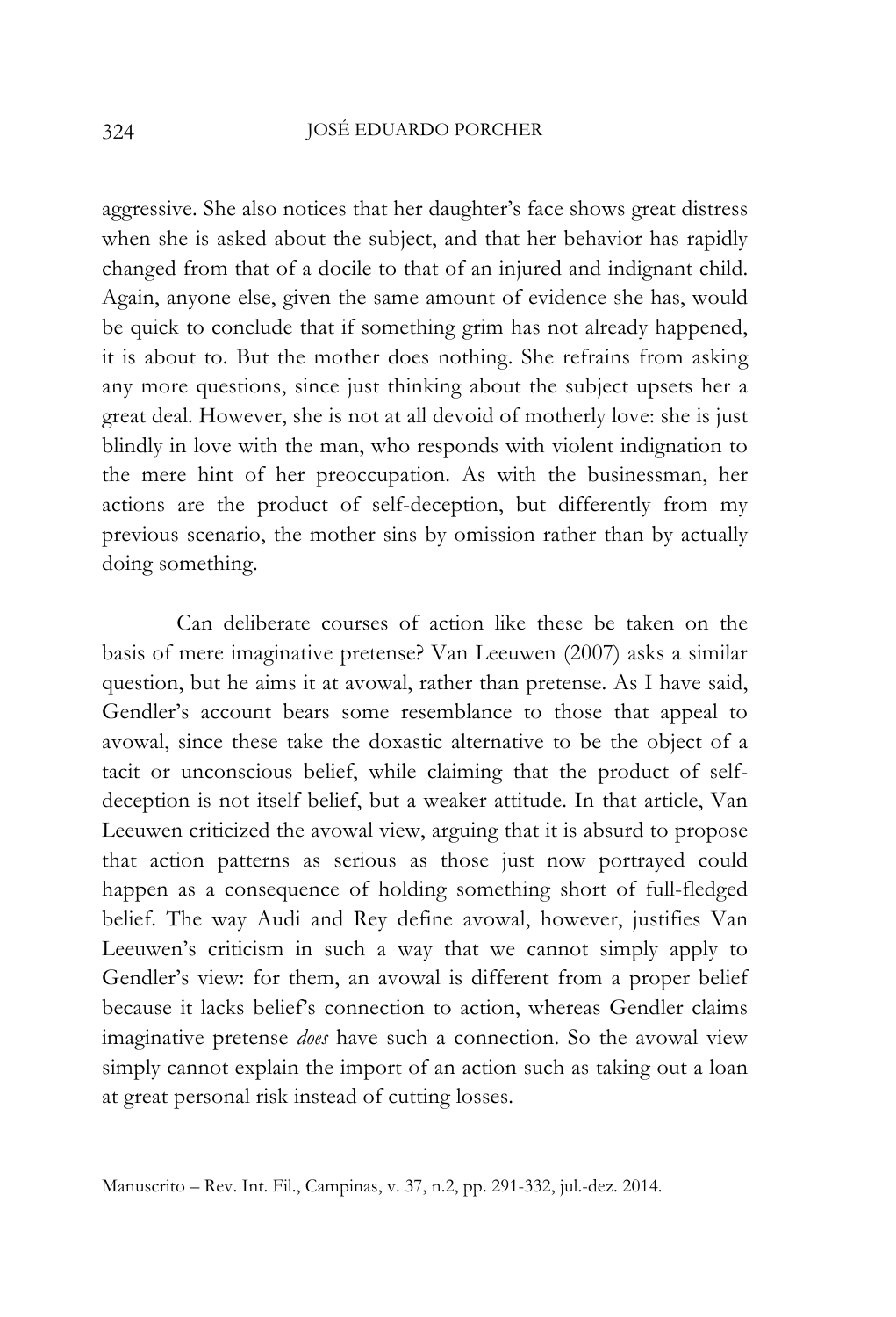Whether or not imaginative pretense can account for the kinds of action performed on the basis of self-deception, we gather from examples such as those I have just now discussed that, in forging a model of self-deception, one must account for the actions that make self-deception a serious and potentially hazardous issue for the people involved. We have seen that one can easily choose to act, as in a game of make-believe, with imagining as the adjusted cognitive background. The relevant representation, which might be brought to consciousness with the form 'I believe that I am pretending that I am William Wallace' (or whatever) has consequences such as deliberately moving one's arms about as if one is carrying a heavy sword, yelling 'FREEDOM!,' etc. On the other hand, if Van Leeuwen is right, then it follows that one simply *cannot* really act on self-deceptive, imaginative pretense. This is so because *choosing* to act on self-deceptive pretense would constitute nothing short of a self-defeating project, in the fashion of the old dynamic puzzle (Mele 2001), since imaginative pretense can motivate action only insofar as it is backed by a meta-representation—namely, a belief about the setting. But the only way a self-deceived agent could act on her self-deceptions would be by being completely oblivious of the practical setting she is in: 'I believe that I am pretending that my girlfriend is faithful' would never have the kind of consequences it would have in cases where the subject is truly self-deceived, such as behaving as if nothing is wrong most of the time, asking her to move in (especially since the subject's central belief, according to Gendler, would be of the form 'I believe my girlfriend is unfaithful'). The only way one can come to act on the basis of self-deception is to falsely or unwarrantedly *believe* that its content is true, however unjustified that might be.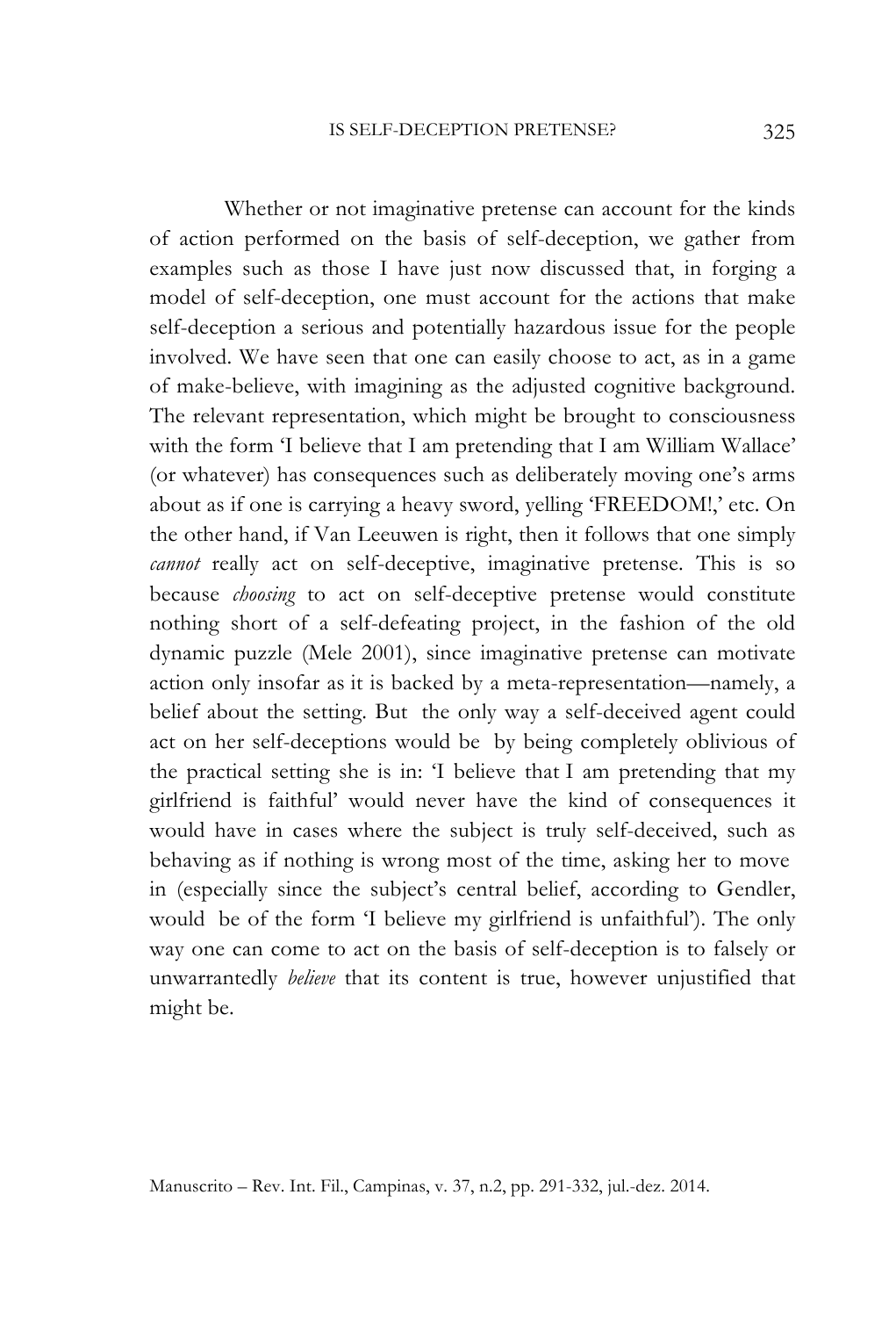### **4 Conclusion**

By analyzing the presuppositions of Gendler's account embodied in her interpretation of the truth-directedness of belief and on her reliance on the identity of motivational role between belief and other cognitive attitudes—I have argued for two claims which put considerable pressure on the idea of self-deception as imaginative pretense. First, I have argued that Gendler's use of belief's alleged essential truth-directedness stems from confusing the rationality of belief formation (a process) and the rationality of belief *per se* (its product). While belief as a cognitive attitude may be said to essentially aim at the truth, the processes by which beliefs are formed are obviously fallible, being subject to a great variety of missteps. I argued that attention to this fact suffices to make clear that what happens in cases of biased cognition (be it hot, cold, or both), including selfdeception, is not a violation of the truth-directedness constraint that would warrant the abandonment of belief talk altogether in this context. Truth-directedness can be held to be a feature of belief even in the context of biased cognition, where belief is formed and maintained in ways that divert it from its ideal, rational aim. In sum: Gendler's argument against the doxastic conception of self-deception fails.

Second, as Gendler's account depends on the success of Velleman's argument to the effect that belief and imagination have the same motivational role—a very counterintuitive hypothesis, as I have tried to show in a few scenarios—I have drawn on Van Leeuwen's analysis of Velleman's argument. As Van Leeuwen skillfully shows, Velleman conflates a weaker and a stronger sense of 'motivational role' and, moreover, the success of Velleman's argument depends on the stronger sense, which would commit him to the wildly implausible view that imagining that *p* has *the same* motivational power of believing that *p*. On the other hand, Van Leeuwen's positive account of the relation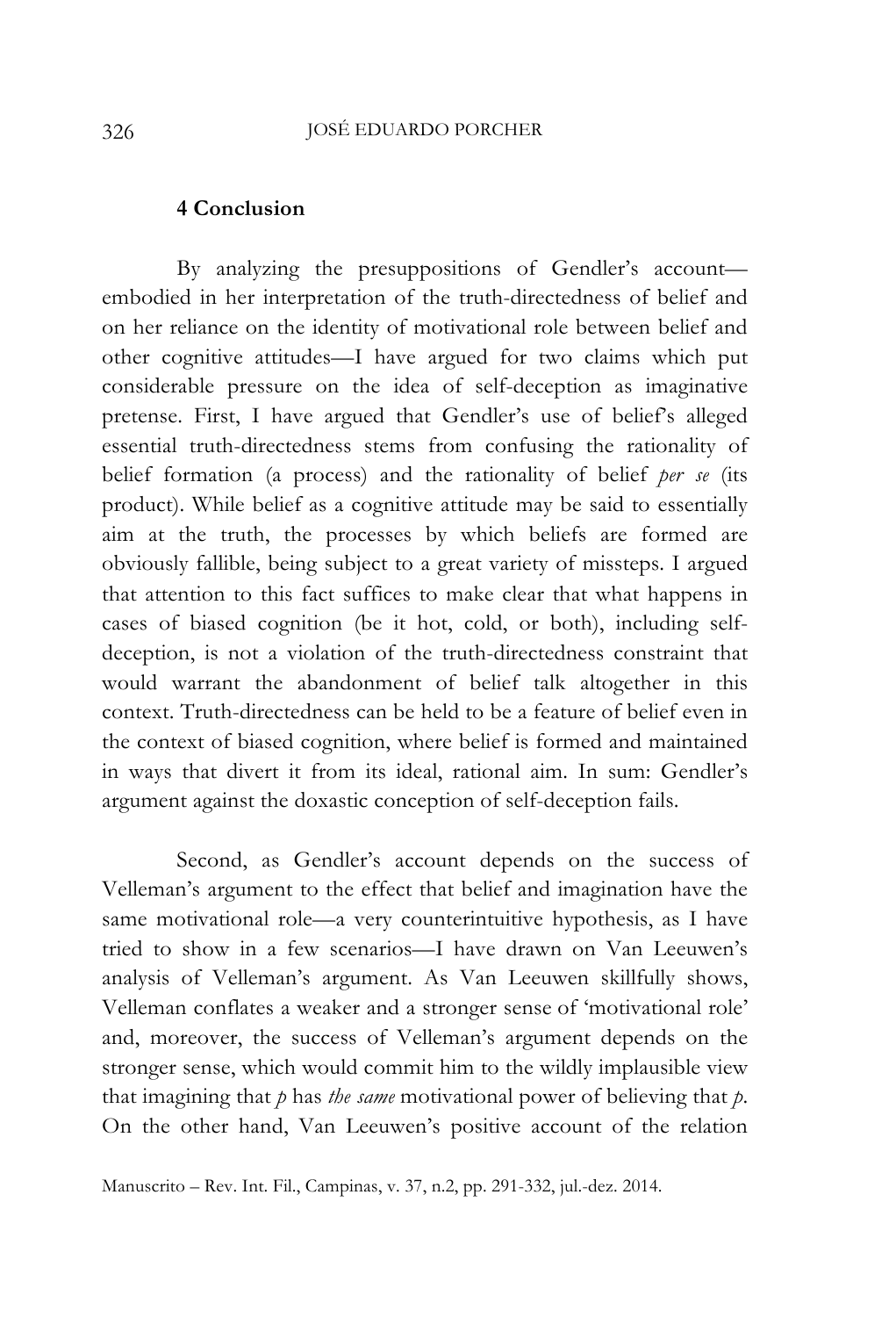between belief and other cognitive attitudes culminates in the practical ground thesis: belief is the practical ground of all other non-belief cognitive attitudes in circumstances wherein the latter prompt action. Drawing on this, I have applied Van Leeuwen's framework to Gendler's account and showed that it engenders a variety of the dynamic puzzle of self-deception: in order to voluntarily act in the context of imaginative pretense, the self-deceiver would have to know that she is in the context of imaginative pretense and choose to act on the basis of such pretense—and this, in turn, would make for a selfrefuting project in the case of self-deception. In sum: Gendler's argument for self-deception as pretense relies on a problematic argument for the identity of motivational role and, if Van Leeuwen's practical ground thesis holds, her account cannot make sense of voluntary actions that are a commonplace result of self-deception.

Note, however, that although I have argued against the view that self-deception is imaginative pretense, it is still possible (and plausible) that pretense figures in the process of forming and maintaining a self-deceptive belief and, thus, it may be given a role in an explanatory account of self-deception. Mike W. Martin acknowledged 'self-pretense' among the many patterns of evasion seen in self-deception (1979; 1986). It is in Martin's way that I think we should incorporate Gendler's (2007, p. 240) core insight, namely, that just as you can deceive another by performatively pretending that  $\neg p$ rather than p, so too one can deceive oneself by imaginatively pretending that  $\neg p$  rather than p. What I have objected to here is taking imaginative pretense to be the *product* of self-deception instead of one of the ways through which people can deceive themselves. And I have tried to do that by showing that Gendler's appropriation of Velleman's theory of truth-directedness is misguided and that, in addition, Velleman's theory of the motivational role of non-belief cognitive attitudes (on which Gendler's explanation depends) doesn't stand up

Manuscrito – Rev. Int. Fil., Campinas, v. 37, n.2, pp. 291-332, jul.-dez. 2014.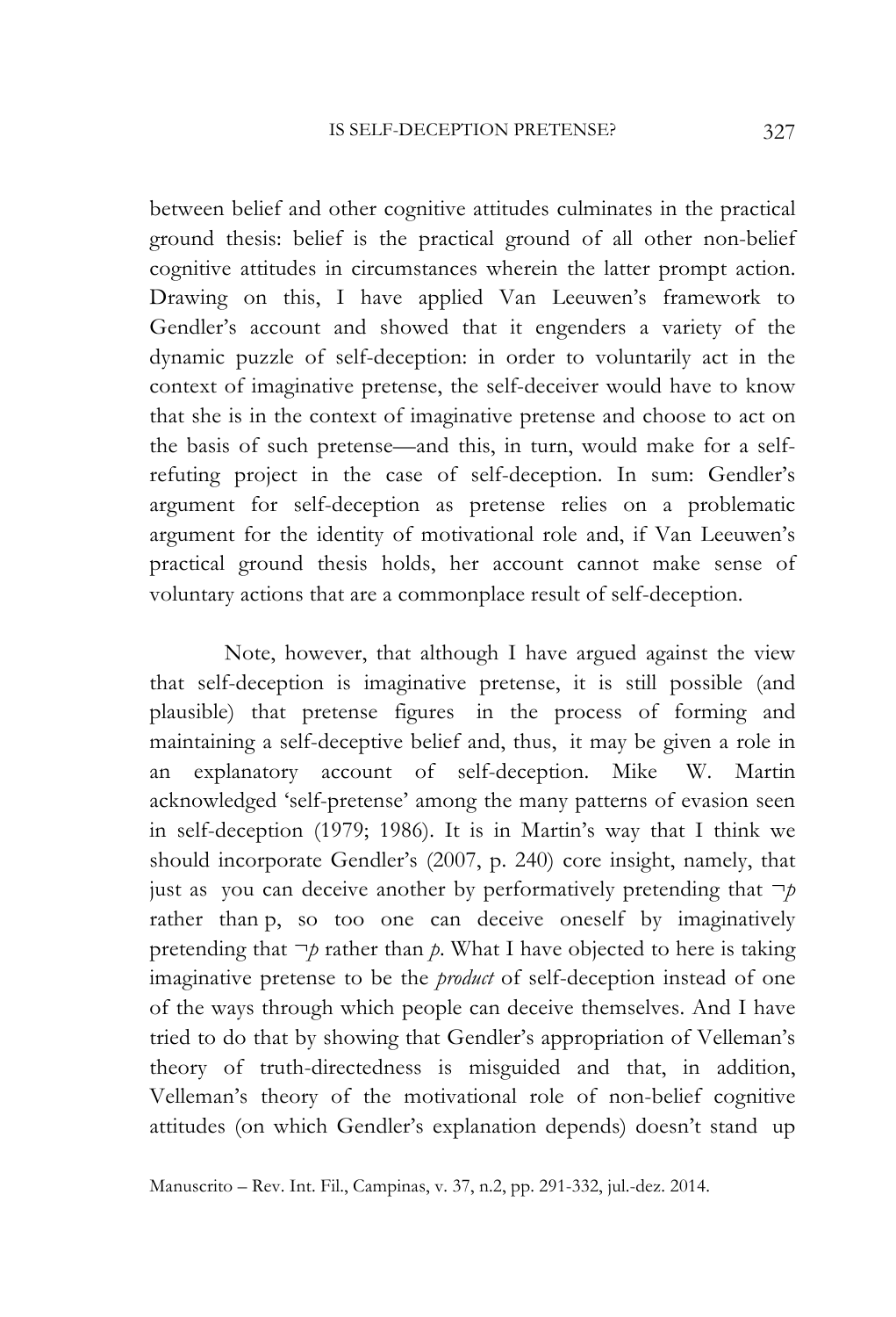under close scrutiny.

### **REFERENCES**

- AUDI, R. Self-Deception, Action, and Will. *Erkenntnis* 18: 133–58, 1982.
- BAYNE, T. and FERNÁNDEZ, J. *Delusion and Self-Deception: Affective and Motivational Influences on Belief Formation*. Psychology Press, 2009.
- BARNES, A. Seeing through Self-Deception. Cambridge University Press. In: Bayne, T. and Fernández, J., (eds.) (2009). *Delusion and Self-Deception: Affective and Motivational Influences on Belief Formation*. Psychology Press.
- BORGE, S. The myth of self-deception. *Southern Journal of Philosophy* 41: 1–28, 2003.
- BORTOLOTTI, L. and Mameli, M. Self-Deception, Delusion and the Boundaries of Folk Psychology. *Humana.Mente*, 20: 203–221, 2012.
- BRATMAN, M.E. Practical Reasoning and Acceptance in a Context. *Mind* 101 (401): 1-16, 1992.
- CANFIELD, J.V. and Gustafson, D.F. Self-Deception. *Analysis* 23: 32– 36, 1962.
- CARSON, T. L. Lying, Deception, and Related Concepts. In: C.W. Martin, (eds.) (2009), *The Philosophy of Deception*. Oxford University Press.
- CHERNIAK, C. *Minimal Rationality*. MIT Press, 1986.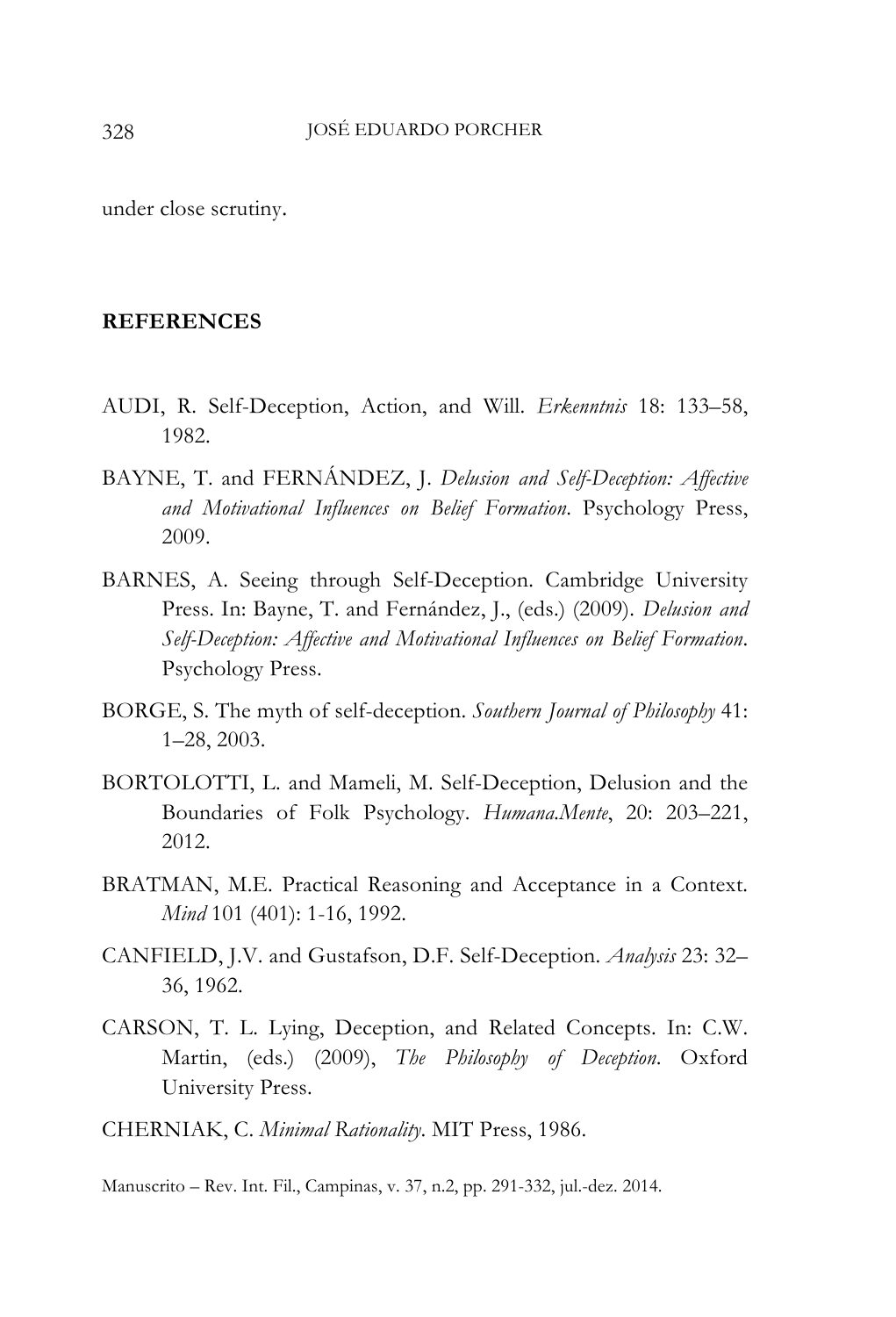- CURRIE, G. and RAVENSCROFT, I. *Recreative Minds: Imagination in Philosophy and Psychology.* Oxford University Press, 2002.
- DARWIN, C. *The Descent of Man, and Selection in Relation to Sex*. Princeton University Press, 1871/1981.
- DAVIDSON, D. Deception and Division. In: J. Elster, (eds.) (1985), *The Multiple Self*. Cambridge University Press.
- DAVIES, M. Delusion and Motivationally Biased Belief: Self-Deception in the Two-Factor Framework. In: T. Bayne and J. Fernández, (eds.) (2009) *Delusion and Self-Deception: Affective and Motivational Influences on Belief Formation*. Psychology Press.
- DEMOS, R. Lying to Oneself. *Journal of Philosophy*, 57: 588–95, 1960.
- ELSTER J. *The Multiple Self*. Cambridge University Press, 1985.
- EVANS, J. St. B. T. and FRANKISH, K., (eds.) (2009). *In Two Minds: Dual Processes and Beyond*. Oxford University Press.
- FREUD, S. A Childhood Recollection from Dichtung und Wahrheit. In: J. Strachey et al., (eds.) (1917/1958), *The Standard Edition of the Complete Psychological Works of Sigmund Freud*. Hogarth Press.
- GENDLER, T.S. Self-deception as pretense. *Philosophical Perspectives* 21 (Philosophy of Mind), 231–258, 2007.
- GENDLER, T.S. Alief and Belief. *Journal of Philosophy* 105, 634–663, 2008.
- GERGEN, K. The Ethnopsychology of Self-Deception. In: M. Martin, (eds.) (1985), *Self-Deception and Self-Understanding*. University of Kansas Press.
- HAIGHT, M. *A Study of Self-Deception*. Harvester Press, 1980.
- HOORENS, V. Self-enhancement and Superiority Biases in Social Comparison. *European Review of Social Psychology*, 4(1): 113–139,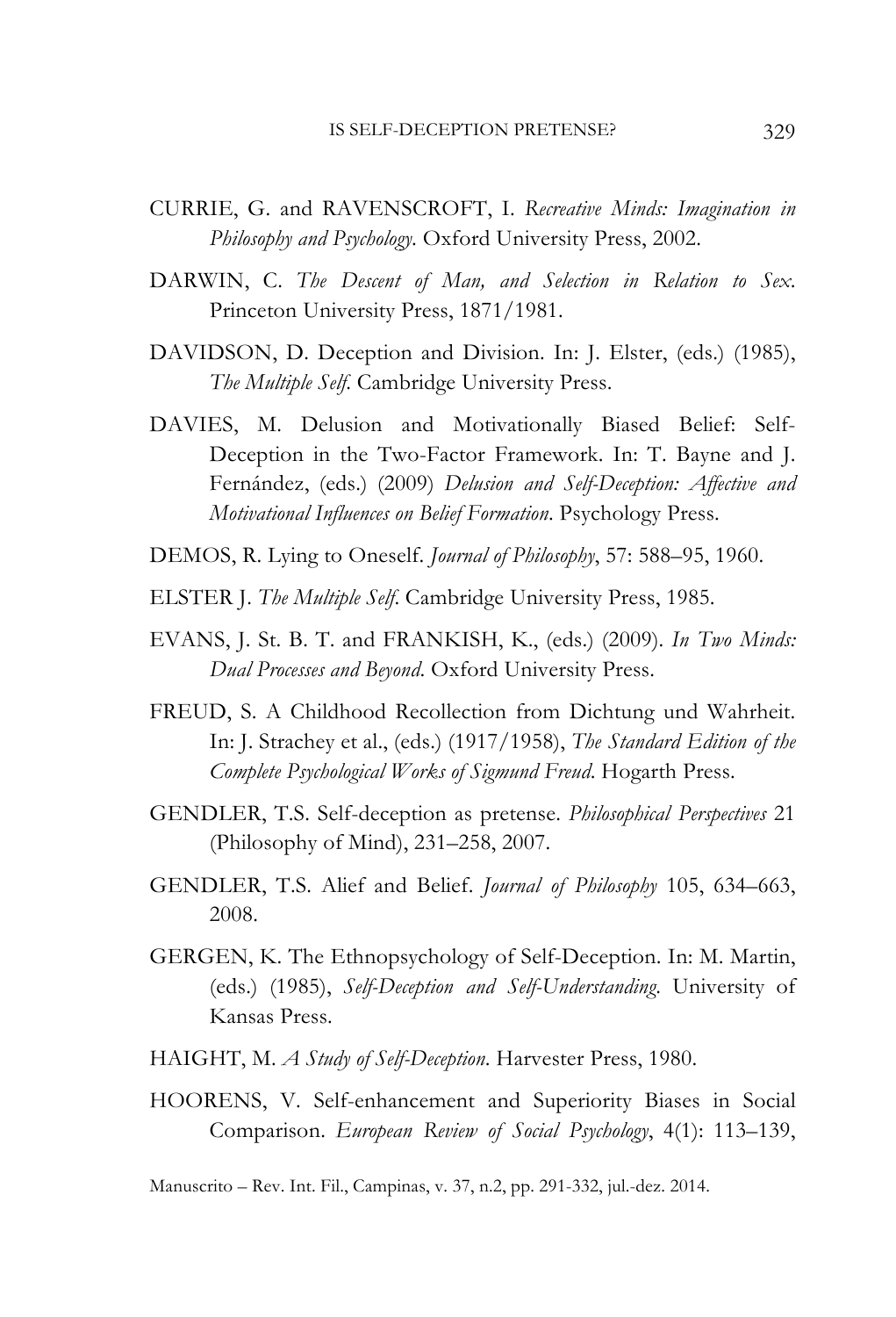1993.

- JOHNSTON, M. Self-Deception and the Nature of Mind. In: B. McLaughlin and A. Rorty, (eds.) (1988), *Perspectives on Self-Deception*. University of California Press.
- KAHNEMAN, D. *Thinking, Fast and Slow*. Farrar, Straus and Giroux, 2011.
- KANT, I. *The Metaphysics of Morals*, trans. M.J. Gregor. Cambridge University Press, 1797/1996.
- KIPP, D. On Self-Deception. *Philosophical Quarterly*, 30: 305–17, 1980.
- KRUGER, J. and DUNNING, D. Unskilled and Unaware of It: How Difficulties in Recognizing One's Own Incompetence Lead to Inflated Self-Assessments. *Journal of Personality and Social Psychology*, 77(6): 1121–34, 1999.
- LAZAR, A. Deceiving Oneself or Self-Deceived? On the Formation of Beliefs 'Under the Influence.' *Mind* 108: 265–90, 1999.
- MARTIN C. W. *The Philosophy of Deception*. Oxford University Press, 2009.
- MARTIN, M. W. Self-Deception, Self-Pretence, and Emotional Detachment. *Mind* 88: 441-446, 1979.
- \_\_\_\_\_\_. *Self-Deception and Self-Understanding*. University of Kansas Press, 1985.
	- \_\_\_\_\_\_. *Self-deception and Morality*. Kansas University Press, 1986.
- MCKAY, R., LANGDON, R. and COLTHEART, M. "Sleights of Mind": Delusion and Self-Deception. In: T. Bayne and J. Fernández, (eds.) (2009) *Delusion and Self-Deception: Affective and Motivational Influences on Belief Formation*. Psychology Press.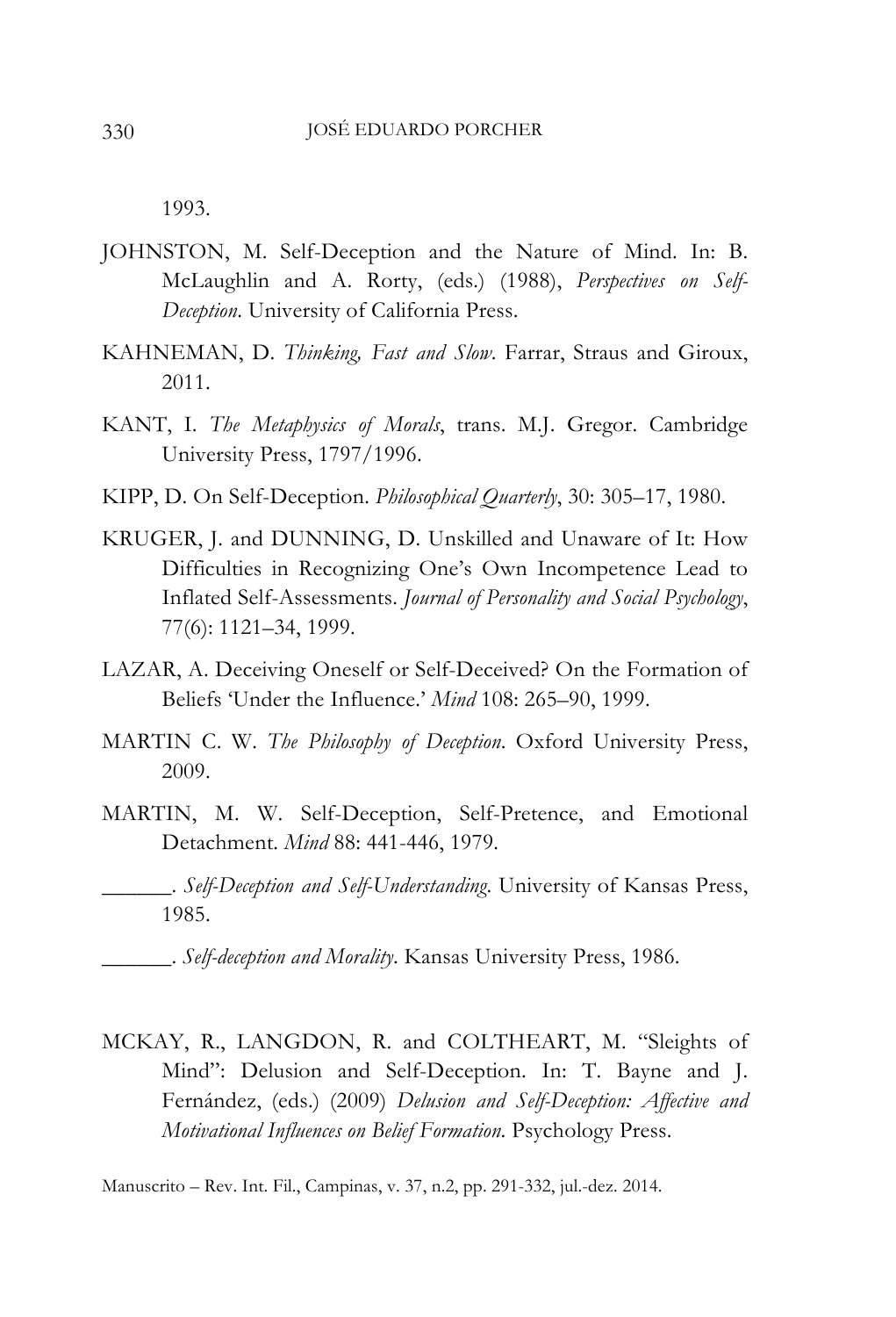- MCLAUGHLIN B. and RORTY A. *Perspectives on Self-Deception*. University of California Press, 1988.
- MELE, A.R. *Self-Deception Unmasked*. Princeton University Press, 2001.
- MICHEL, C. and NEWEN, A. Self-Deception as Pseudo-Rational Regulation of Belief. *Consciousness and Cognition* 19 (3): 731-744, 2010.
- MILLER, D. T. and ROSS, M. Self-serving biases in the attribution of causality: Fact or fiction? *Psychological Bulletin*, 82, 213-225, 1975.
- MORAN, R. *Authority and Estrangement*. Princeton University Press, 2001.
- NEU, J. Life-Lies and Pipe Dreams: Self-Deception in Ibsen's The Wild Duck and O'Neill's The Iceman Cometh. In *A Tear Is an Intellectual Thing*. Oxford University Press, 2000.
- O'BRIEN, L. Imagination and the motivational view of belief. *Analysis* 65 (285): 55–62, 2005.
- PEARS, D. *Motivated Irrationality*. Oxford University Press, 1984.
- PORCHER, J. E. Against the Deflationary Account of Self-Deception. *Humana.Mente*, 20: 67–84, 2012.
- RAMSEY, F. P. *The Foundations of Mathematics and Other Logical Essays*. Routledge, 1931.
- REY, G. Toward a computational account of akrasia and selfdeception. In: B. McLaughlin and A. Rorty, (eds.) (1988), *Perspectives on Self-Deception*. University of California Press.
- SARTRE, J. P. *Being and Nothingness*, trans. H. Barnes. Pocket Books, 1949/1957.
- SMULLYAN, R. M. Logicians who reason about themselves. In *Proceedings of the 1986 Conference on Theoretical Aspects of Reasoning*